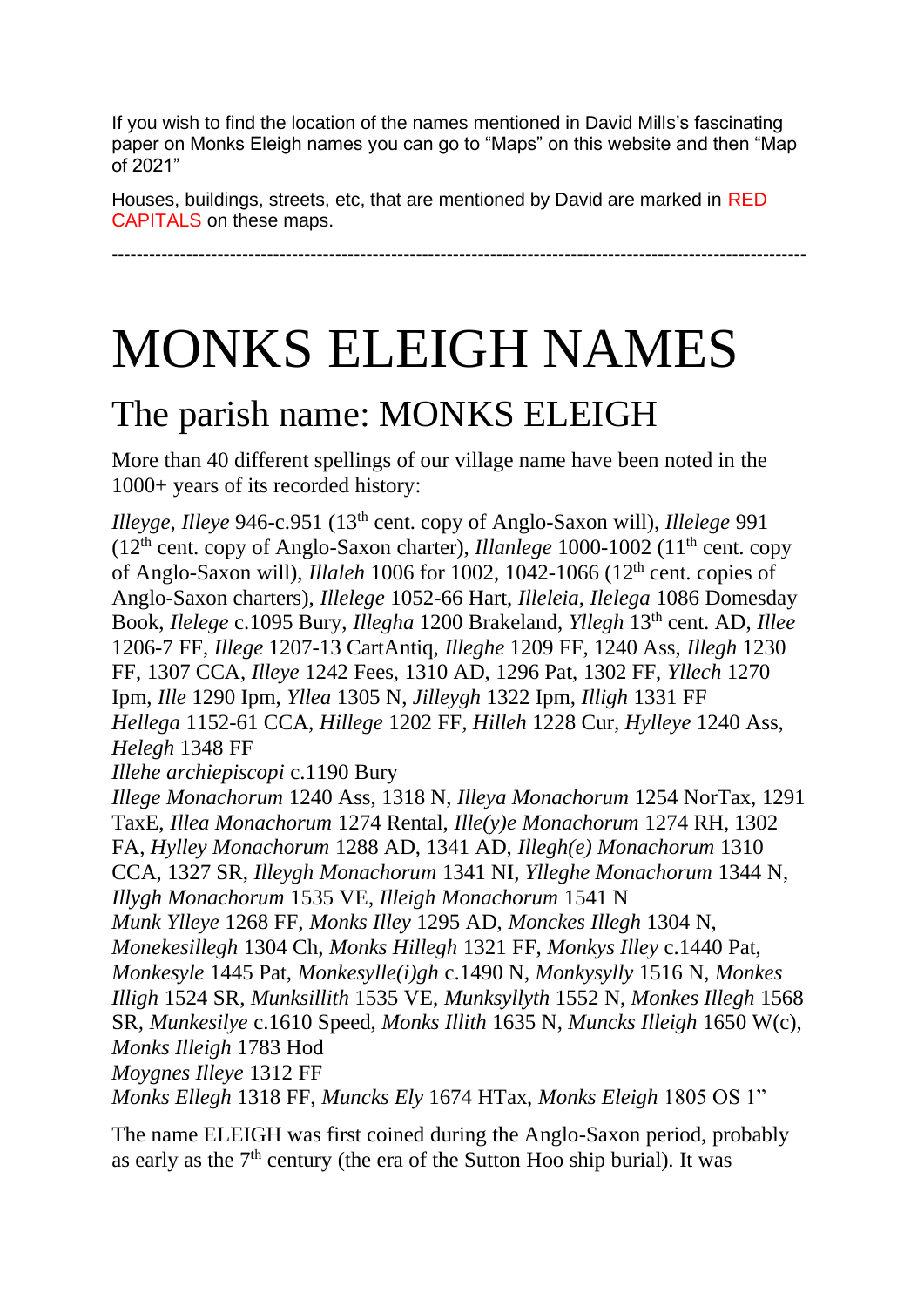originally *Illanleah*, that is 'Illa's woodland clearing, the woodland clearing of a man called Illa', from Old English *lēah* and an Old English personal name (the medial *-n-* is a genitive or possessive grammatical inflection, equivalent to our apostrophe *'s*). We know nothing more about this man Illa, but we may suppose he was either a *thegn* (a minor nobleman) or a *ceorl* (a freeman or peasant farmer) – this word is found in the place-name Chelsworth). His estate of *Illanleah* was a large one, eventually of course divided into two – hence Brent Eleigh and Monks Eleigh. This division may have taken place at an early date, certainly by the mid- $10<sup>th</sup>$  century. The earliest reference to Monks Eleigh is in the will of Ælfgar, the powerful Ealdormann ('underking') of the East Saxons. In this document, dated 946-c.951, he bequeathed his estate at *Illeye* to his younger daughter Ælfflæd, but with the stipulation that it should eventually be given to Christ Church at Canterbury for the use of the monastic community there. This promise was fulfilled in a charter dated 991 when Byrhtnoth, successor to Ælfgar as Ealdormann of the East Saxons and also his son-in-law, husband of Ælfflæd, granted *Illelege* to the Canterbury monks. In the August of that same year, Byrhtnoth met his death, leading the East Saxon army against an invading force of Danish Vikings at the Battle of Maldon. The manor here was therefore held by the monks of Christ Church Canterbury from the late  $10<sup>th</sup>$ century until the Dissolution of 1536, when it was passed to the Dean and Chapter of Canterbury, and they remained lords of the manor until 1863.

In the early records, the Latin affix *archiepiscopi* means 'of the archbishop', Latin *Monachorum* means 'of the monks', *Moygnes* is from Old French *moine* 'a monk'. Affixes from the Middle English word *munk*, *monek*, *monk* (Old English *munuc*) first appear in 1268. It is also to be noted that, apart from the isolated spelling *Ellegh* in 1318 and the spelling *Ely* in 1674, spellings with initial *I*-, representing the historical form of the name, persist well into the 18th century. Moreover, the current spelling *Eleigh* does not make an appearance until the early 19<sup>th</sup> century.

As for neighbouring Brent Eleigh, the distinguishing affix *Brent* is first recorded in 1274 (in the spelling *Brendylle*). This is from Middle English *brend* 'burnt, destroyed by fire', no doubt alluding to some dreadful conflagration in the village. The English word *brend* alternates with the Latin words *arsa* (as in *arson*) and *combusta*, both meaning 'burnt', in the early records of the name.

#### The river name: the RIVER BRETT

The river takes its name from the village of Brettenham because one arm of the river, the smaller of its two main tributaries, rises near there. The old village name Brettenham, 'the homestead of a man called Bretta', is of Anglo-Saxon origin with its first mention in the Domesday Book of 1086. The river-name is thus a so-called back-formation from the place-name: once the original meaning of the place-name was forgotten, the first element was reinterpreted, due to folk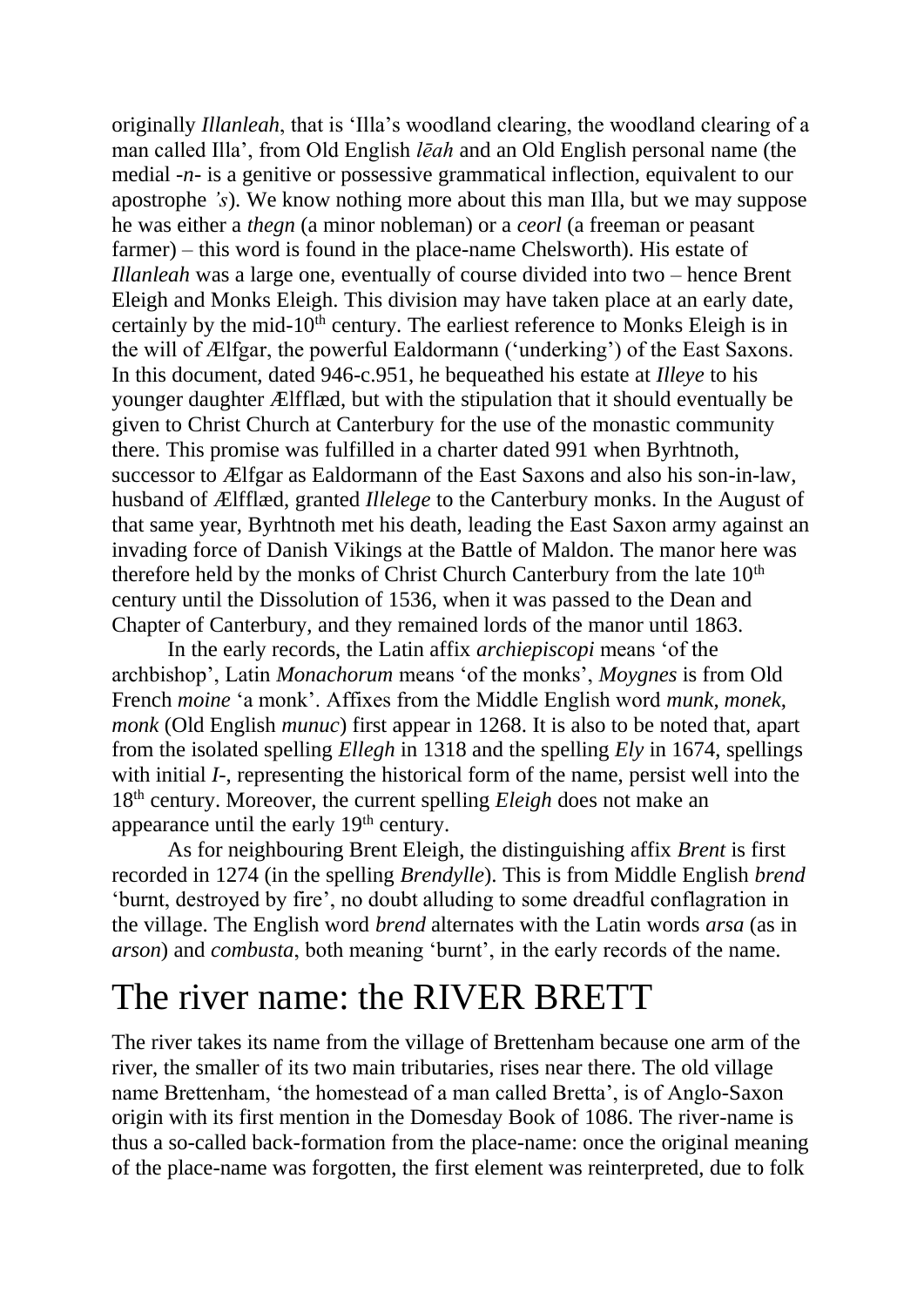etymology, as a name for the river, hence *Breton* in 1577, *the Breton* in 1618, and *Breton or Bret* in 1735. The river then retains the name *Brett* throughout its entire length until it flows into the River Stour at Higham.

Since Monks Eleigh lies in the valley of the larger of the two tributaries of the river, this meeting the smaller one (the Brett) at their confluence near the bridge on the parish boundary with Chelsworth, it is strictly speaking correct to refer to our river as LAVENHAM BROOK (as on most recent and current maps), so named because, rising near Cockfield, it flows through Lavenham (note however that it is occasionally called *Brett* on maps, as on the OS 6" map of 1885). Although it is more usual for the larger feeder of a river to carry its name, that is not really the case here, but it is of course understandable that we nevertheless think of our river as the Brett, and that we live in the Brett valley.

Interestingly though, our river had an earlier name, its original one. Most English river-names are ancient, and clearly Brett is not an old name. In fact, our branch of the river is referred to as *mearcella* in the Anglo-Saxon charter describing the bounds of Chelsworth dated 962, and another document dated 1000-2 refers to it lower downstream as *mercyle*. This name for the river Brett remained in use for centuries, surviving as *Markele* in 15<sup>th</sup> entry records relating to the area around Higham where it meets the Stour. The origin and meaning of this ancient river-name *mearcella/Markele* for the whole river, including our stretch, is uncertain, but it is probably of Celtic origin with a meaning 'the little horse, the filly'. This name will have been the one used by the people of the Romano-British settlement recently discovered on the school site in the village.

#### VILLAGE NAMES

ALEXANDERS. The house is probably of  $16<sup>th</sup>$  century origin. The family who gave name to it include Robert and Roger *Alexsaunder*, both of whom paid 1s. tax in the Subsidy Roll of 1524, William *Alexaunder* who is recorded as holding a messuage, garden and land here in 1528 (N p.16), and Robert *Alexander*  whose will is dated 1559 (N p.25).

ALICES. Now the name of this cottage on the west side of DOLPHIN BARN, to which it was originally a later extension. The name predates the cottage, and was most probably the original name of Dolphin Barn itself.

THE ALLEY. Thus in 1901 Census. From Middle English *aley* 'a walk or passage'.

ANSELL COTTAGE. The cottage has  $18<sup>th</sup>$  century external features but is probably of earlier  $(16<sup>th</sup>-17<sup>th</sup>$  century) origin like THE MANSE to which it is attached on the south side. It takes its name from the Ansell Trust, established in 1845 by John Ansell of Hadleigh when he bought the Congregational Chapel (see UNITED REFORMED CHURCH) along with the Manse and this cottage.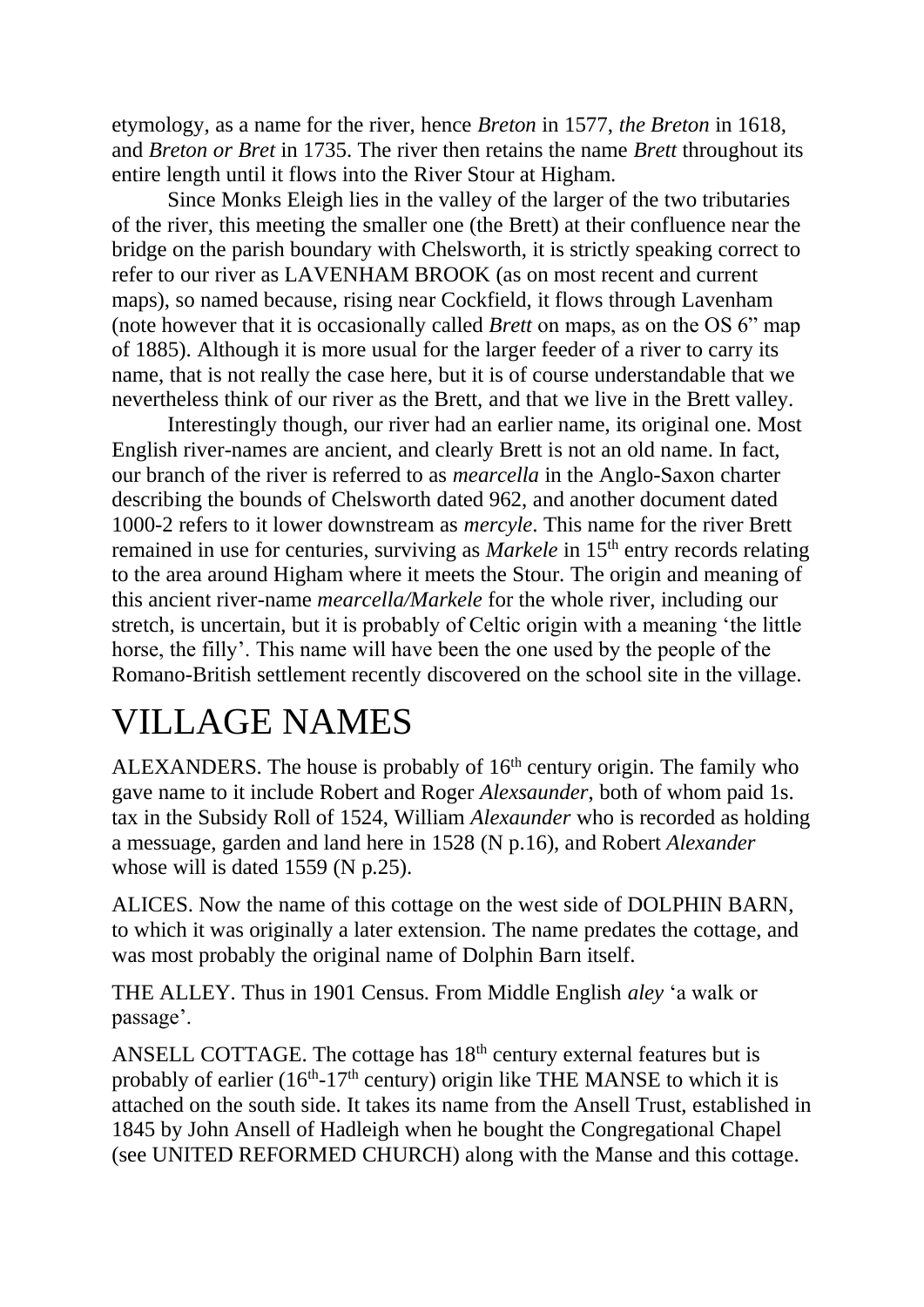BACK LANE. Giving name to *Back Lane Meadow* 1843 TA. In medieval times known as *Fennestrete* c.1280 W (b), 1367 Ct (N), 1380 W (b), with reference to the fen or marshy ground (Middle English  $fen(n)$ ) that also gives name to FENN FARM. Perhaps also referred to as *Hoolstrete* 1367 Ct, *Holstrete* 1420 ib, from Middle English *hol* 'hollow'.

THE OLD BAKEHOUSE. Part of a 15<sup>th</sup> century building, see CHURCHES.

BARN CLOSE. Named from the former manorial barn, often referred to as 'the Lord's barn' in medieval times, as in 1306 Ct (N) p.53.

BOYTON HALL. Thus on 1724 Map and on 1885 OS 6" map. The name of this manor is a transferred one, going back to the  $13<sup>th</sup>$  century: a messuage and carucate of land (as much as a team of oxen could plough in a season) were granted to William *de Boyton* and Dionisia his wife in 1277 (N p.17). The same William was granted 'free warren' in 1304 C, and in the 1327 Subsidy Roll, his son William *de Boytone* was the second highest taxpayer in the parish, with a payment of 4 shillings. The family came from one of the places called Boyton in Suffolk, probably from either Boyton in the east of the county near Capel St Andrew or Boyton End near Stoke by Clare (these old names, both originating in the Anglo-Saxon period and first recorded in the Domesday Book of 1086, mean 'estate granted to a young man or servant', or 'estate of a man called Boia').

BRETTES. The building is of  $16<sup>th</sup>$ -17<sup>th</sup> century origin. No doubt named from the family of Thomas *Bret*, recorded in the Hearth Tax returns of 1674 as possessing a single hearth. The surname is an interesting one. It is not taken from the river-name Brett, but most probably derives from Middle English *bret* 'a Breton': there were Bretons alongside Normans in William the Conqueror's invading army in 1066, and many Bretons settled in East Anglia after the Norman Conquest.

BRIDGE FARM. Thus on the 1724 Map and on 1885 OS 6" map, and named from GEDFORD BRIDGE. The farmhouse is of  $15<sup>th</sup>$ -16<sup>th</sup> century origin, so must have had an earlier name before the bridge was built.

BUTT FIELD. Recorded as *The Buttfield* in 1722 N, *Butt field* 1843 TA, possibly named from Middle English *butte* 'short strip at right angle to others', but perhaps more probably from Middle English *butt* 'an archery butt', thus indicating a field once used for archery.

THE CAUSEWAY. Thus in 1930 N, from the Middle English word *cauc(i)e* (with the addition of *way* from the  $16<sup>th</sup>$  century) in its original sense of 'raised track across marshy ground'. An alternative local name for this important path across the floodplain of the river, linking the two halves of the village, is THE CARNSER, from an old dialect word *carnser*, *carnsey* with the same meaning.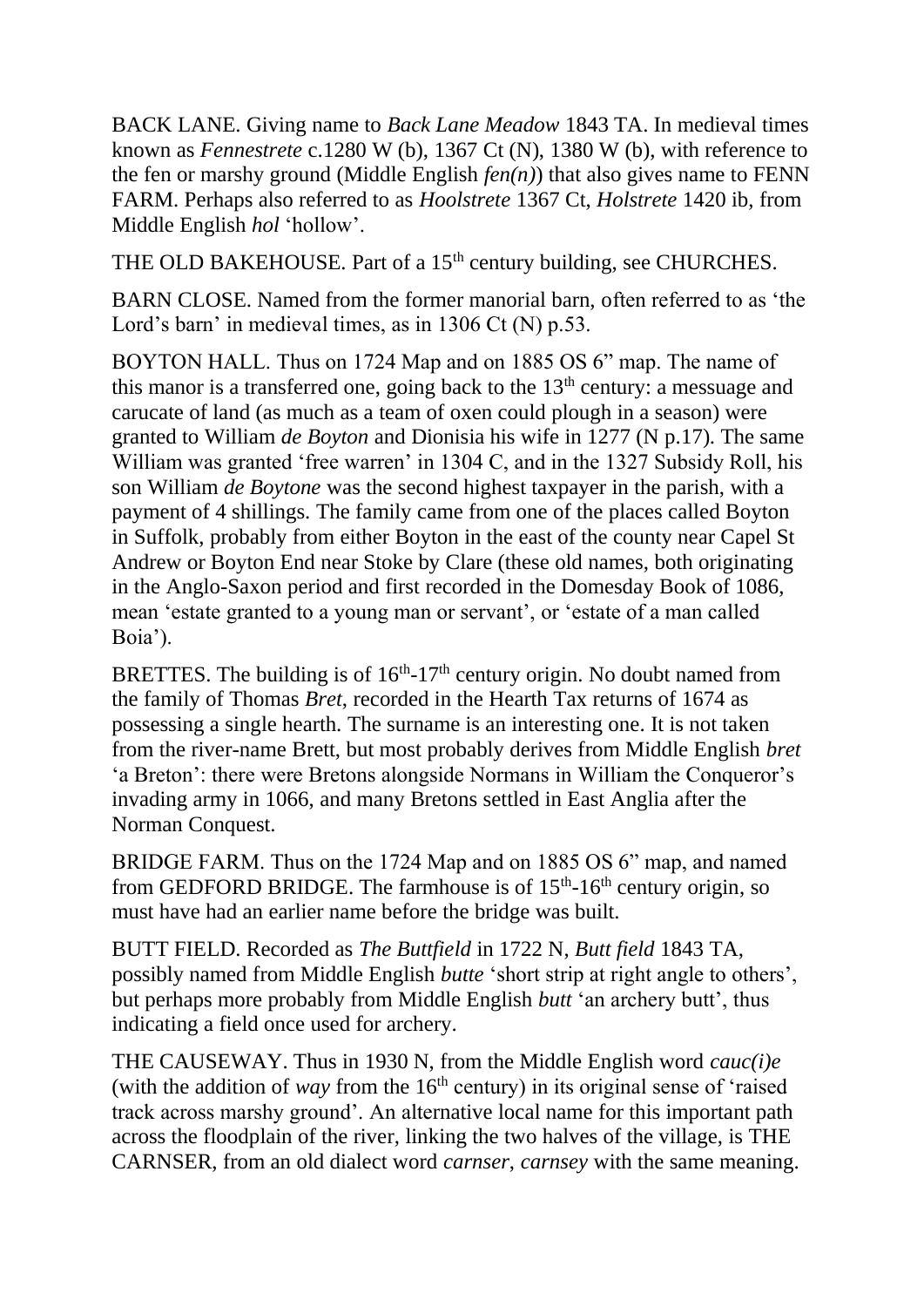The Causeway Bridge (simply *Foot Bridge* on 1885 OS 6" map) across the river was built c.1850 N.

CHRISTMAS TREE COTTAGE. The cottage is of  $17<sup>th</sup>$ -18<sup>th</sup> century origin, and was earlier the *Kings Head*, one of four pubs in the village, closed in 1907.

CHURCH COTTAGE. Dating from the  $17<sup>th</sup>$ -18<sup>th</sup> century, originally three cottages, named from St Peter's Church to which they belonged, cf. 'the Churchwardens and Overseer held….the Cottages on Church Hill, afterwards the Workhouse, now held by the School Trustees' (late  $17<sup>th</sup>$  century N p.37). The parish workhouse was here from 1756 to 1834, at which date the first parish 'schoolroom' was established, later to be replaced with another larger school built next to the cottages, this remaining the village school for some 90 years.

CHURCH FIELD. Named from the field so called in 1843 TA. Once part of the lands belonging to St Peter's Church. Even the early church mentioned in the Domesday Book of 1086 is said to possess 22½ acres of land.

CHURCH HILL. Thus on recent documents, but earlier sometimes *Church Street*.

CHURCHES. Along with the Old Bakehouse, the building is of  $15<sup>th</sup>$  century origin. Perhaps to be associated with the family of John *at Church*, mentioned in 1306 Ct (N) as being fined 8d. for not coming to work to thatch the lord's barn: the surname means 'dweller near the church'.

CLAY HILL. Thus in 1721 N and on 1885 OS 6" map, named from the heavy clay soil here. It forms a stretch of the parish boundary with Chelsworth.

COBBOLDS MILL and COBBOLDS MILL HOUSE. Both the original water mill and the house are of 18<sup>th</sup> century origin, referred to as *Cobbolds Farm (Lower Mill)* on 1724 Map. Named from Thomas *Cobbold*, who held the earlier mill here in c.1450 W. This was *the Lower Mill*, referred to thus in 1732 and 1764 N, so called because it was lower downstream on the river in contrast to *the lord's mill*, for which see MILL LANE and OLD MILL HOUSE. Another early reference to the Cobbold family is the field-name *Cobboldfeld* c.1510 W, and the field-name *Mill Field* on 1724 Map, 1843 TA refers to this mill.

COOMBS HILL. Perhaps so named from the surname of some early owner or tenant of land here.

CORN CRAFT. The name given to this successful family business, originally making corn dollies but now a much larger retail enterprise, set up in 1970 at Bridge Farm Barns by Royston and Wyn Gage.

THE CROFT. The house is of  $15<sup>th</sup>$ -16<sup>th</sup> century origin, refronted in the  $19<sup>th</sup>$ century. Referred to as *The Croft* in 1930, from the word *croft* meaning 'small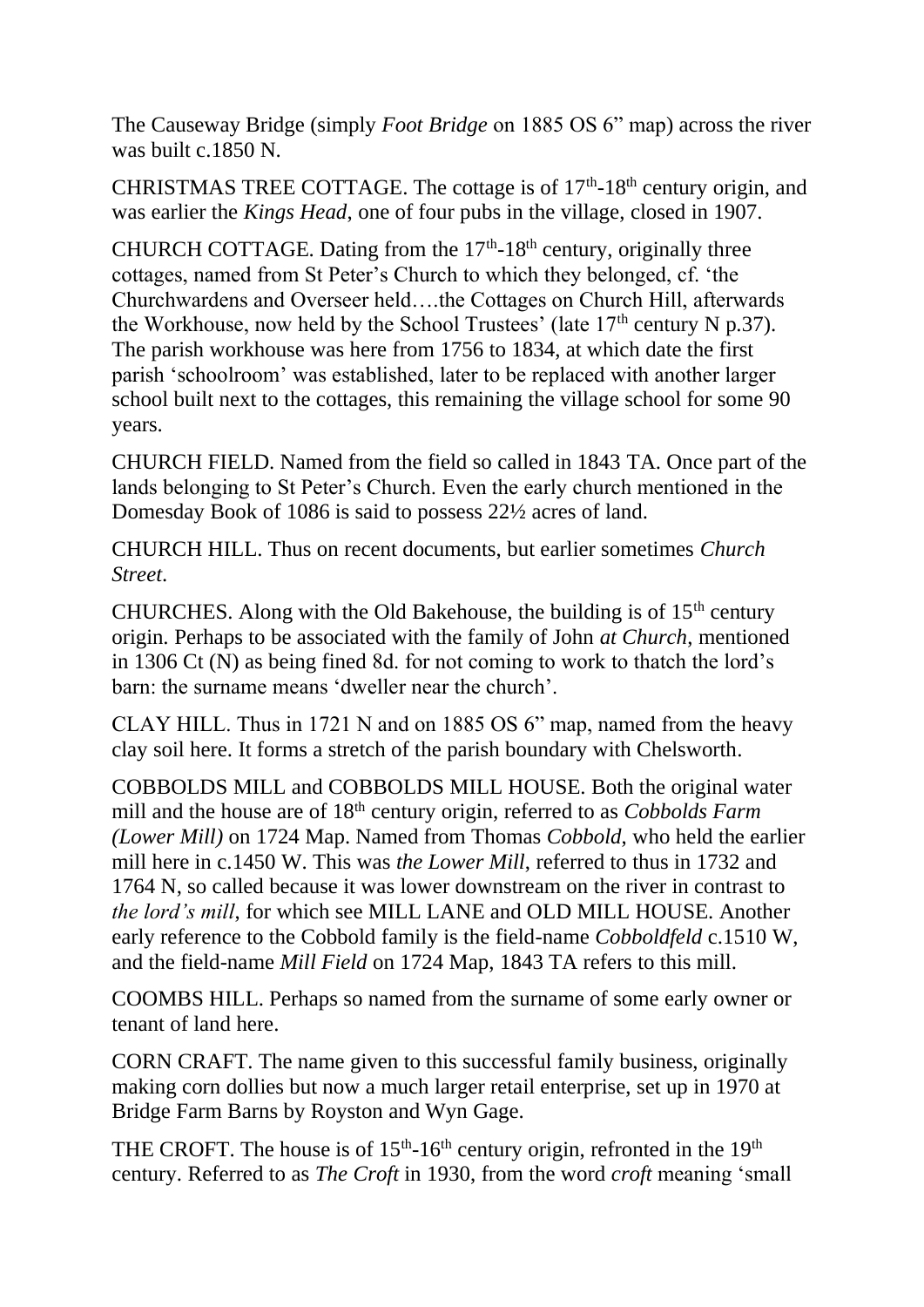enclosed field attached to a house', but earlier called *Birches* (N p.58). This surname is evidenced in the village at an early date: a cottage just east of the church was held by Roger *Burche* chaplain in 1380 W. Later there was also a Rector of the parish, William *Byrche* 1717-19.

DOLPHIN BARN. The cottage is probably of  $16<sup>th</sup>$ -17<sup>th</sup> century origin (with a later extension on the west side now ALICES). The present name was given to the cottage by Ettie French, daughter of the Irish songwriter and entertainer Percy French when she came to live here along with her mother in 1948, later to be joined by her sister Joan in 1962. The name is transferred from *Dolphin's Barn*, a well-known inner city suburb of Dublin, featured several times in James Joyce's novel Ulysses and so called from a family called *Dolphin* who once owned a large storehouse there – note the omission of apostrophe *'s* in the new name. The cottage probably had an earlier name, and it could well be that this was *Alices*, now still applied to the adjoining cottage on its west side, and that this name is an old one, to be identified with two early references: the tenement on the Street called *Alesses* held by the Church wardens and Overseers in the late  $17<sup>th</sup>$  century (N p.37), and the cottage called *Alessys* owned by the parish and sold in 1851 (ib p.47). *Aless* will then have been the surname of a very early owner or tenant of the tenement or property here: the surname itself is derived from the Middle English or Old French female personal name *Alice*, often spelt *Alis* or *Aless* in early records. It should also be noted that the cottage on the east side, once part of the original building and now called ALLCOTT, was earlier *Whales Haven*, so named by the Welsh lady who lived here as a punning reference to her home country.

DULLS LANE. Thus on 1885 OS 6" map. Now a narrow path, but of historical interest because about midway along its route were located the village's 'Pest Houses' (for which see section 'Names now lost' below). The field-name *Dulls* is marked on 1724 Map, and Northcote p.55 mentions *Dull Springs*. These are all named from the family of Richard *Dul(l)* 1361 W(c), 1373 Ct (N) and John *Dul* 1368 ib, the latter granted woodland here in that year. According to W(c), the name *Newstrete* recorded in 1380 is to be identified with Dulls Lane.

THE FENN. *Fenn Farm* on 1885 OS 6" map, but simply *The Fen* in 1637 N and on 1724 Map. Although the present house dates from the  $16<sup>th</sup>$  century, with a new front added in the  $18<sup>th</sup>$  century, various  $14<sup>th</sup>$  century references suggest an earlier dwelling here occupied by William *atte Fen* or *de le Fen* c.1300, 1311 CCA, John *atte Fen(ne)* 1327 SR, 1367 Ct, 'at the fen, or of the fen', from Middle English *fen(n)* 'fen, marshy ground'. The fen itself is also referred to in *Fennestrete*, an early name for BACK LANE.

FOSKER'S COTTAGE. Earlier simply *Foskers*, named from the local *Fosker* family. The cottage is of  $18<sup>th</sup>$  century origin, but was rebuilt after a fire. The surname is an interesting and unusual one: it is probably one of the many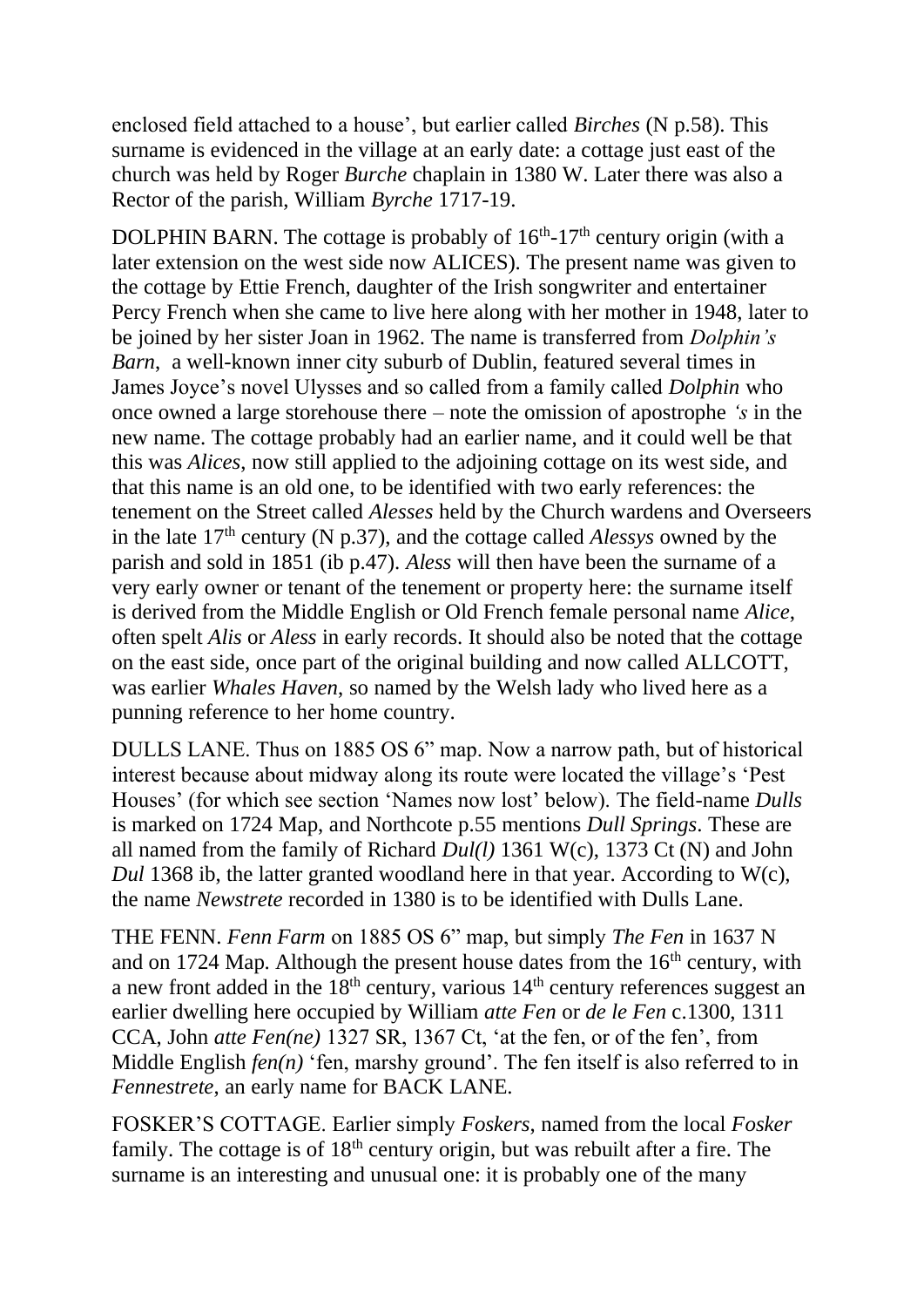shortened variants of the surname *Fortescue*, originally a nickname for a valiant warrior, from Old French *fort* 'strong, brave' and *escu* 'shield'.

FOYSTERS HALL. Thus on 1885 OS 6" map, *Fosters Hall* on 1724 Map, *Foster Hall* on 1805 OS 1" map. The house is probably of 16<sup>th</sup> century origin with later additions. It is named from the prominent Monks Eleigh family who held the farm here in medieval times, the first of whom was named as Richard *Forestario* (Latin, 'the forester') in c.1250 W(a), followed by his descendant Andrew *le Forester* 1310 CCA, 1321 N, who was not only reeve of the manor but also wealthy, listed as paying 7s. 8d. tax in the Subsidy Roll of 1327, the largest amount in the parish. At a later date, the surname of family members is reduced to *Forster*, as in 'the pasture of Richard Forster' in 1367 Ct (N), and later still to *Foster*, hence *Fosters Hall* as the name of the house on 1724 Map. The further more recent change to the current spelling Foysters, first evidenced in the 19th century, is a more unusual development. The original surname *Forester* would have described someone who lived or worked in one of the royal forests – in the medieval period large areas of woodland set apart for hunting by the king and his nobles and controlled by strict laws.

GEDFORD BRIDGE. Named from *Gedeford* c.1475 M, 1510 Wa, 'the ford where pike were seen or caught', from Middle English *gedde* 'a pike' (from Old Scandinavian *gedda*) and *ford*. The bridge here, replacing the ford at this important crossing of the river, was built in 1750, repaired in 1804, and rebuilt in 1825. There is early evidence for the presence of pike in the river: in 1368 Ct, one Adam Spencer, a poacher, was fined for taking a *pykerel* ('small pike') from the lord's pond (no doubt a pool in what was usually referred to in medieval times as 'the lord's river').

THE HAMPLING. This path running north from The Street and past the east end of the churchyard is named from the small field, alongside the path, called *Hemp Land* on 1724 Map, *Hempland Meadow* 1843 TA, 'the ground where hemp was grown'. The path is an old one: it is described in a document from 1380 W as 'a 5ft wide pathway down to the highway' from the former cottage east of the Church belonging to the church chaplain. The name too is significant: along with the small piece of ground adjacent called *Teinter Yard* 1843 TA ('yard where cloth was stretched on tenters or wooden frames'), the field *Winding Piece* ib. (also 'piece of ground where cloth was stretched'), and possibly also the name SWINGLETON, it refers to the production of linen cloth in the village in earlier times. As for the name The Hampling, the transfer of field-name to path-name is unusual and interesting.

HAWKINS FARM. Thus on 1724 Map, named from the family called *Hawkins*, among them George and Sarah *Hawkins* who died in 1893 and 1910 respectfully (N p.89). The house is of medieval origin, with  $16<sup>th</sup>$ ,  $17<sup>th</sup>$  and  $18<sup>th</sup>$ century additions. According to Weller, it is to be identified with three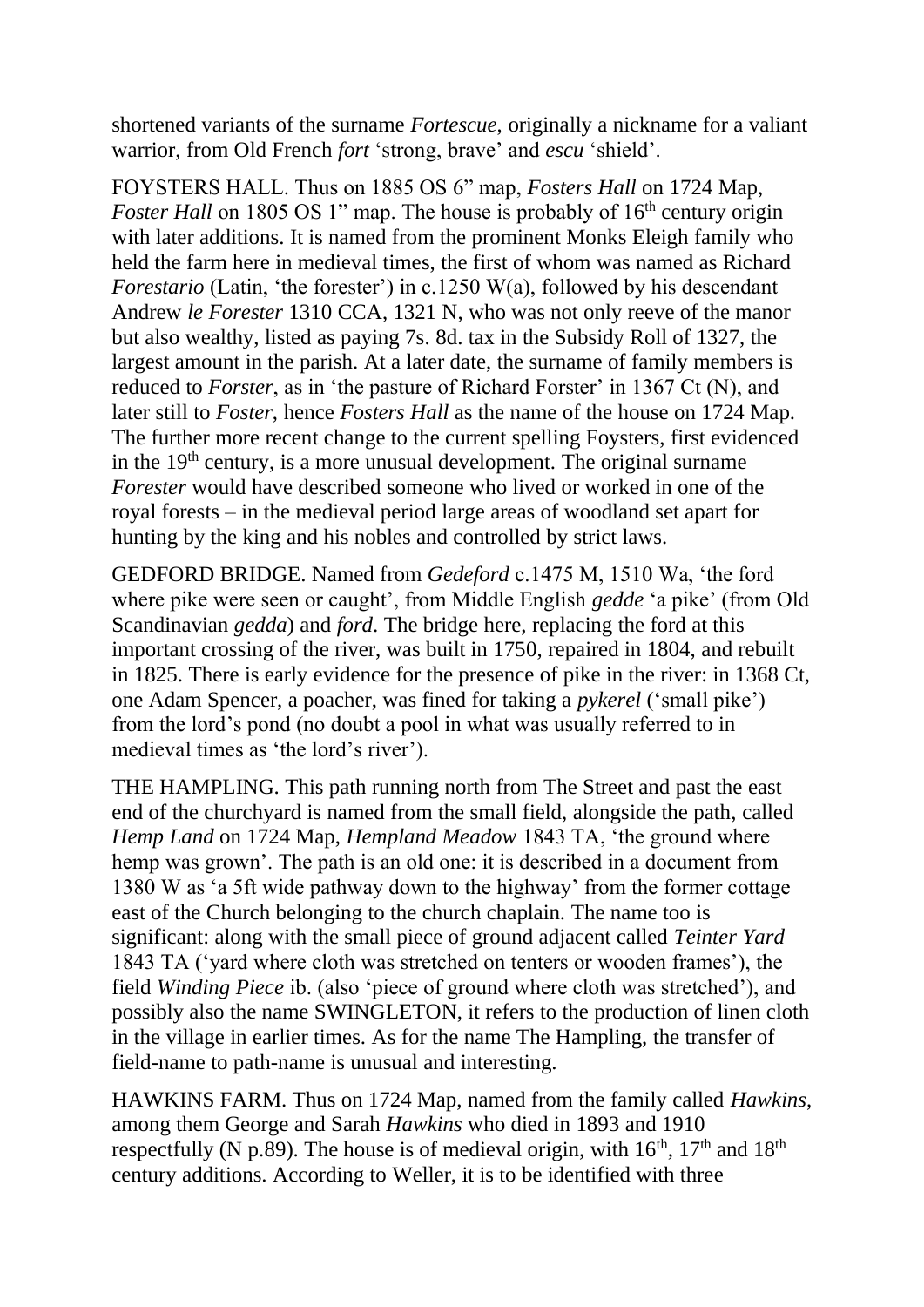tenements and a messuage near the Tye held by Simon *King* in 1380 W(c), and with the tenement known as *Hoberds or Kynges* in 1599 ib (the reference here being to Thomas *Hobart*, lord of Milden c.1478, for this family see HOBARTS).

HAYS FARM. *Hays* on the 1724 Map, also referred to as *Hayes* in 1368 Ct(N). So named from the 13th century holders of the tenement called *la Haye* 'the fenced enclosure', from Middle English *heye*, *haye*: they had the surname *de la Haye* 'of the Haye', so that in the name-form *Hayes* or *Hays* the final *-s* is a possessive inflection of the surname, not a plural.

HIGHFIELDS FARM. Thus on 1884 and 1905 OS 6" maps. Former farm named from the field recorded as *(Le) Heyefeld* 1359, 1380, 1413, *(le) Heighfeld* 1419, 1450, *le highfield* c.1510 all W(b), *High Field* 1724 Map 'the enclosed field, the field with a hedge or fence', from Middle English *heye*, *haye* 'fence, enclosure' and *feld*. The etymology is supported by the report in 1450 that the west end of the field was to be enclosed with hedges and ditches. Crops grown here in medieval times include wheat, oats and peas.

HIGHLANDS HALL. *Highlands Farm* in 1844 F and on recent maps, but *Highland Farm* on 1885 OS 6" and *Higlens* on 1724 Map. The house is of 16<sup>th</sup> century origin, but its name is older. This has undergone considerable and remarkable change. It is first recorded in the surname of Richard *de Higgelegh* or *de Higgele* c.1250 W (a), then as 'the place called *Higeleye* in 1285 ib. Richard's descendant William *de Hyggelegh* or *de Hig(g)eleghe* was reeve of the manor from 1317-1346 W (a), paid 2s in tax in the Subsidy Roll of 1327, and died around the time of the Black Death, probably of it W (b). Variant spellings in the 14<sup>th</sup> century for the place-name and the surname include *Hegheley* in 1304 N, *Hygelegh* in 1333 CCA and 1336 AD, *Hyghelegh* in 1336 CCA, *Higeley* in c.1336 Ct (N), *Hygely* in c.1350 W (a), *Higgelegh* in 1352 ib, *Hegelegh* in c.1361 ib, and *Hyggelagh* in 1380 W (b), and similar spellings are still found as late as *Hegelegh* in c.1540-80 W. These early spellings, representing the true origin of the name, are best interpreted as 'the woodland clearing of a man called Hicga', from Old English *lēah* and an Old English personal name (cf. the recorded Old English byname *Higa* in Tengvik 347): this would then be analogous with the parish name Eleigh.

The later changes in the name are interesting. Some spellings in the  $16<sup>th</sup>$  and  $17<sup>th</sup>$ century, like *Higelyes* in c.1510 W, *Higgells* in 1516 ib, and *Higleys* in 1618 Farrar, are to be explained as 'estate of the *de Higely* family', the final -*s* being possessive. There was also a further development in the  $16<sup>th</sup>$  century – the insertion of an -*n* into the name, with spellings such as *Hyglyngs* in 1539, *Hyglens* in 1583, and *Higlens* in 1599 all W, *Higlaynes* in 1615 Farrar, *Higlens* on 1724 Map and *Higlins* in 1773 Farrar. The reason for this intrusive -*n* is uncertain, although the 1615 form suggests the substitution of the Middle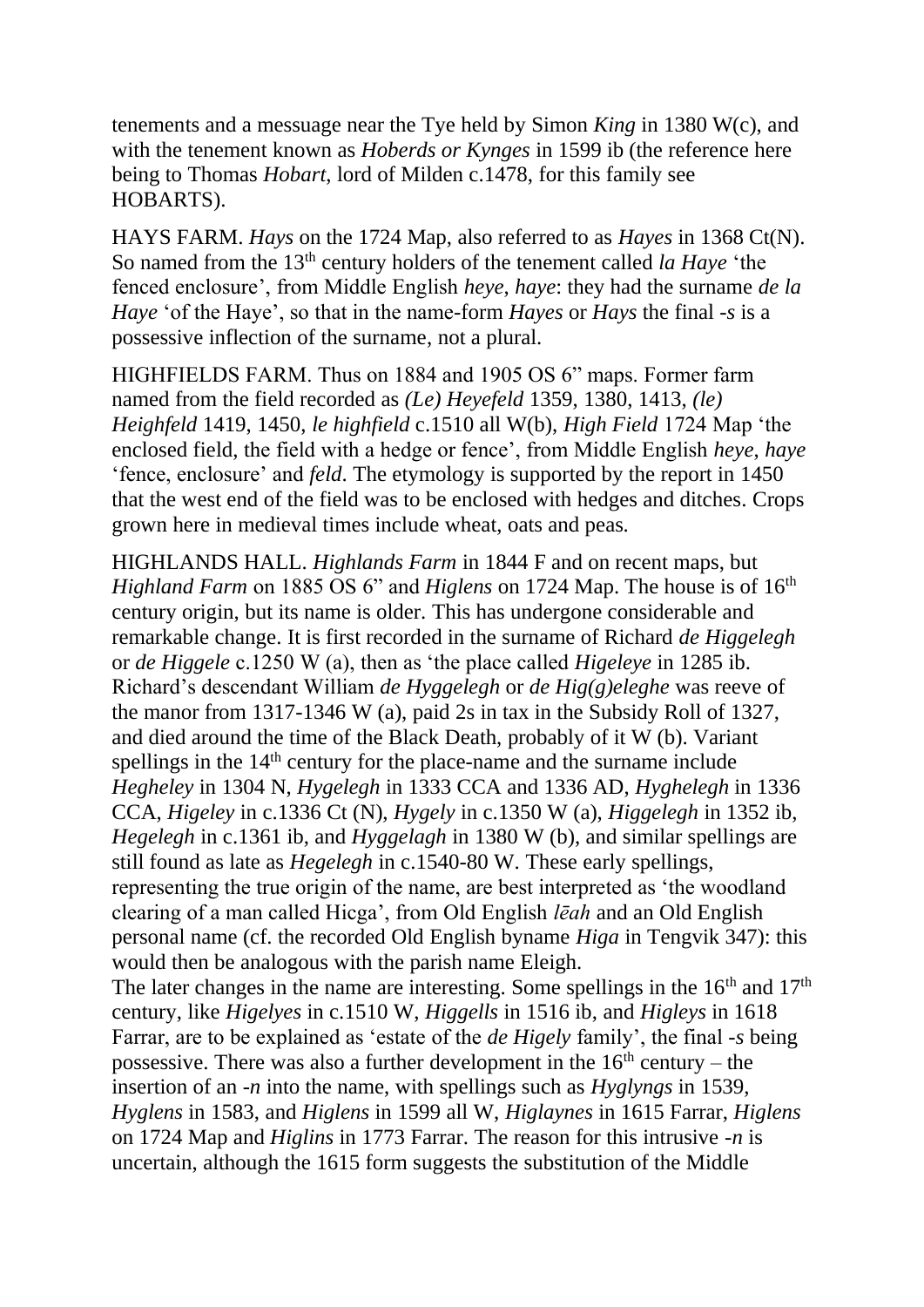English word *leyne*, *lain* 'a tract of land'. The final transformation of this name, from *Higlins* to the current form *Highlands*, first noted in 1844 Farrar, is to be explained as due to folk etymology, resulting of course in a name not really appropriate to the local topography of the farm's location.

HILL FARM. Thus on 1724 Map, also on 1885 and 1927 OS 6" maps, now called WYNCOLLS HALL FARM. Named from SWINGLETON HILL, and probably to be associated with John *atte Hulle* c.1340 N, William *atte Hel* 1380 W(c), 'John, William (living) at the hill', from Middle English atte 'at the' and *hulle*, *helle* (variant forms of the word *hille*).

HOBARTS. The house is probably of  $16<sup>th</sup>$  century origin. It is named from the *Hobard* or *Hobart* family, often mentioned in the early records as having had various properties at different times in the parish. John *Hobart* is recorded in 1389 ME as living at *La Tye* (MONKS LEIGH TYE); his descendant Nicholas *Hobard* (tried for hunting the lord's game in 1481 CCA and c.1490 N) is said to be living near the crossroads at GEDFORD; and Thomas *Hobard* or *Hobart*, mentioned in c.1490 and 1510 W(c), owned residences at both the Tye (see HAWKINS FARM) and Gedford. It is uncertain when any members of the *Hobart* family took possession of Hobarts. But they remained prominent in the village: no fewer than six family members are listed as paying tax in the Subsidy Roll of 1524, one of them, Nicholas *Hobart* paying £1. 4s., the largest amount in the parish and thus suggesting his wealth; and again, in the Subsidy Roll of 1568, a later descendant, James *Hubbard*, is once again the highest taxpayer in the parish, paying 12s. in tax.

JANE FARTHING COTTAGE. The cottage is of 18<sup>th</sup>-19<sup>th</sup> century origin, named from a member of the local *Farthing* family, another being Joshua *Farthing* who died in 1840 (N p.85).

LANES END. Named from its situation at the top end of MILL LANE, and of mid 19th century origin. In fact originally two cottages, almost certainly (from the evidence of a stone in the house marked 'W. F. 1850') built at that date by one William Faiers who some years earlier started up the first non-Conformist chapel in his barn on the opposite side of The Street (see UNITED REFORMED CHURCH).

LAVENHAM BROOK. Thus on most recent maps, this being the name by which the Monks Eleigh river is often (and strictly speaking correctly) known. Our river is the largest of the two main feeders of the River Brett, rising near Cockfield and then flowing through Lavenham (hence the name Lavenham Brook) and Monks Eleigh until it meets the other smaller feeder (the Brett) at their confluence near the bridge on the parish boundary with Chelsworth, see RIVER BRETT.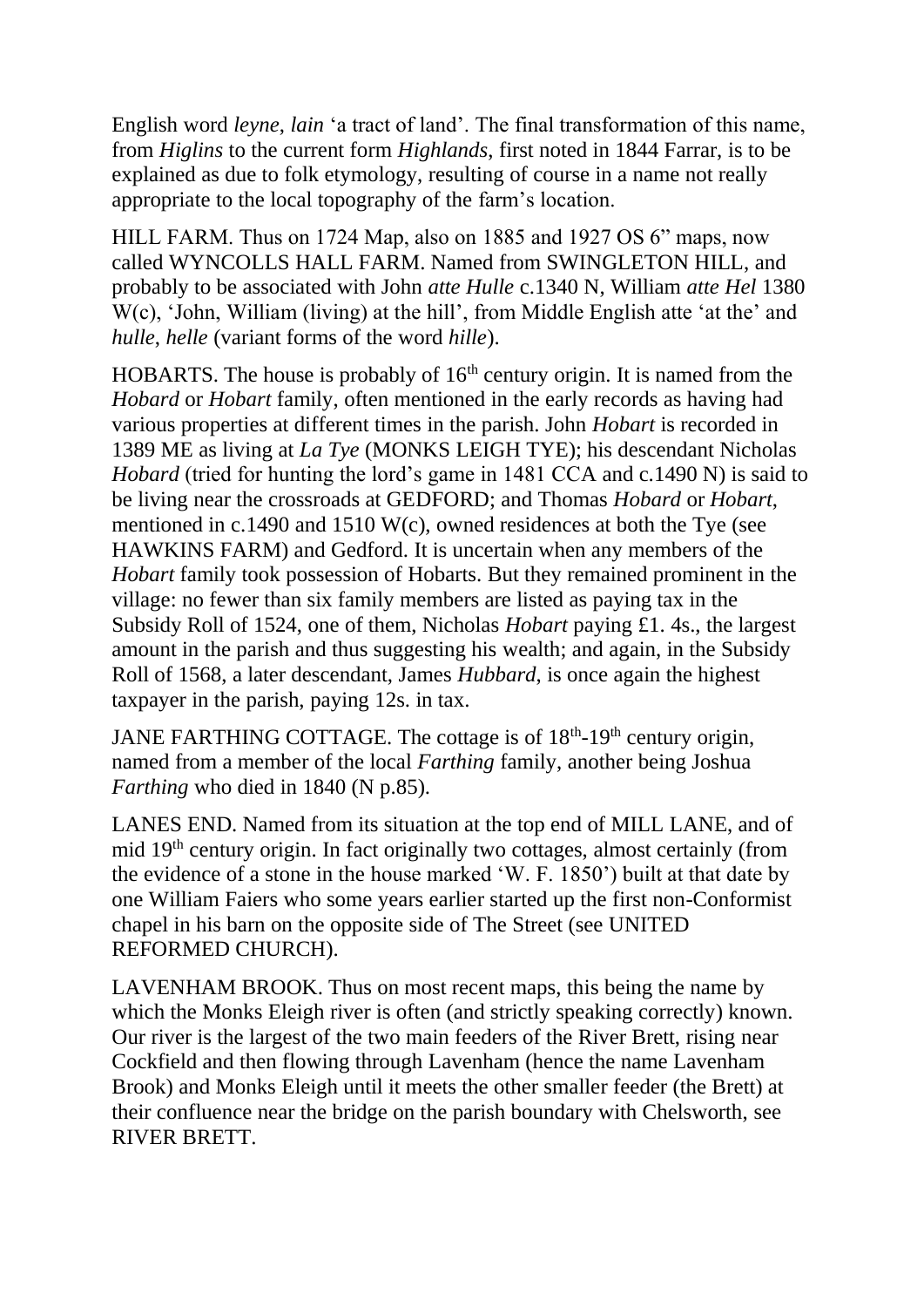LION YARD. So named from the former *Red Lion*, later *Lion*, now PADDOCK HALL.

LONG MEADOW. Houses named from a nearby field, though not the *Long Meadow* mapped 1599 W alongside River Brett near Highlands Farm.

LOWER BYFIELD. Named from the field called *Lower Byfield*, thus on 1724 Map as one of a group of three fields, the others being *Little* and *Upper Byfield*. Probably 'the field at or in a corner or bend', from Middle English *bye*, *bie* and *feld*. The fields are bounded on the west by the curving lane between Manor Farm and Scripscross.

MANNA WOOD FARM & HOUSE. Preserving the name of the ancient wood, originally a large and important area of woodland belonging to the demesne, recorded as '*Manheye* wood' c.1250 W(a), 'the lord's underwood at *Manhey*' 1413-20 Ct (N), *Many Woods* 1682 CCA, *Manny Wood* 1724 Map, *Manney Wood* 1747 CCA, *Mana Wood* 1805 OS 1" map, *Manny Wood* 1843 TA. In 1747, 21 trees from the wood, valued at £15, were used for the repair of Hadleigh Mill. In 1843 TA the wood still had an extent of 69 acres. The meaning of the name is 'the woodland enclosure held in common', from Middle English *mene*, *mane* 'communal' and *heye*, *haye* 'fenced in woodland'.

MANOR FARM. Thus on 1885 OS 6" map, *The Manner Farm* on 1724 Map. The farmhouse is of  $15<sup>th</sup>$ -16<sup>th</sup> century origin, and according to Weller came to have its present name about 1460 in the time of Adam *Turnour* or *Turner*. At an earlier date, in the 14<sup>th</sup> century, the tenement here was known as *Prioresquarter*, as in the rental of 1380, so named because it was a '*quarterland*' (about 15 acres) of ground held by the prior of the Carmelite Priory in Ipswich – he is named in c.1280 as Richard *de Yllea* ('of Eleigh').

THE MANSE. The house is of  $16<sup>th</sup>$ -17<sup>th</sup> century origin with  $18<sup>th</sup>$  century additions, see ANSELL COTTAGE and UNITED REFORMED CHURCH.

MILL LANE and OLD MILL HOUSE. Named from the early mill here, always referred to as 'the lord's mill' because it was the mill belonging to the manor (in contrast to 'the lower mill' or COBBOLDS MILL which was privately owned). The first mention of a mill here is in the Domesday Book of 1086. References to 'the lord's mill' are frequent in medieval times, often with a note of its value or the costs of repair or renewal: in the early  $13<sup>th</sup>$  century it was usually valued at a £1, a new mill was built in 1296 for £5. 7s. 11d, and in 1334 it was rebuilt for £4 16s. 4d. In 1400 W(c), there is mention of 'the corn mill of the manor', and much later, in 1732 N, of 'the Lord's Mill belonging to the Hall'. Old Mill House is of early  $19<sup>th</sup>$  century origin: an earlier house is mentioned in 1669 N p.37 as one of the properties held by the parish for the relief of the poor. Mill Lane is most probably the 'footpath at *le Melle*' mentioned in c.1336 Ct (N)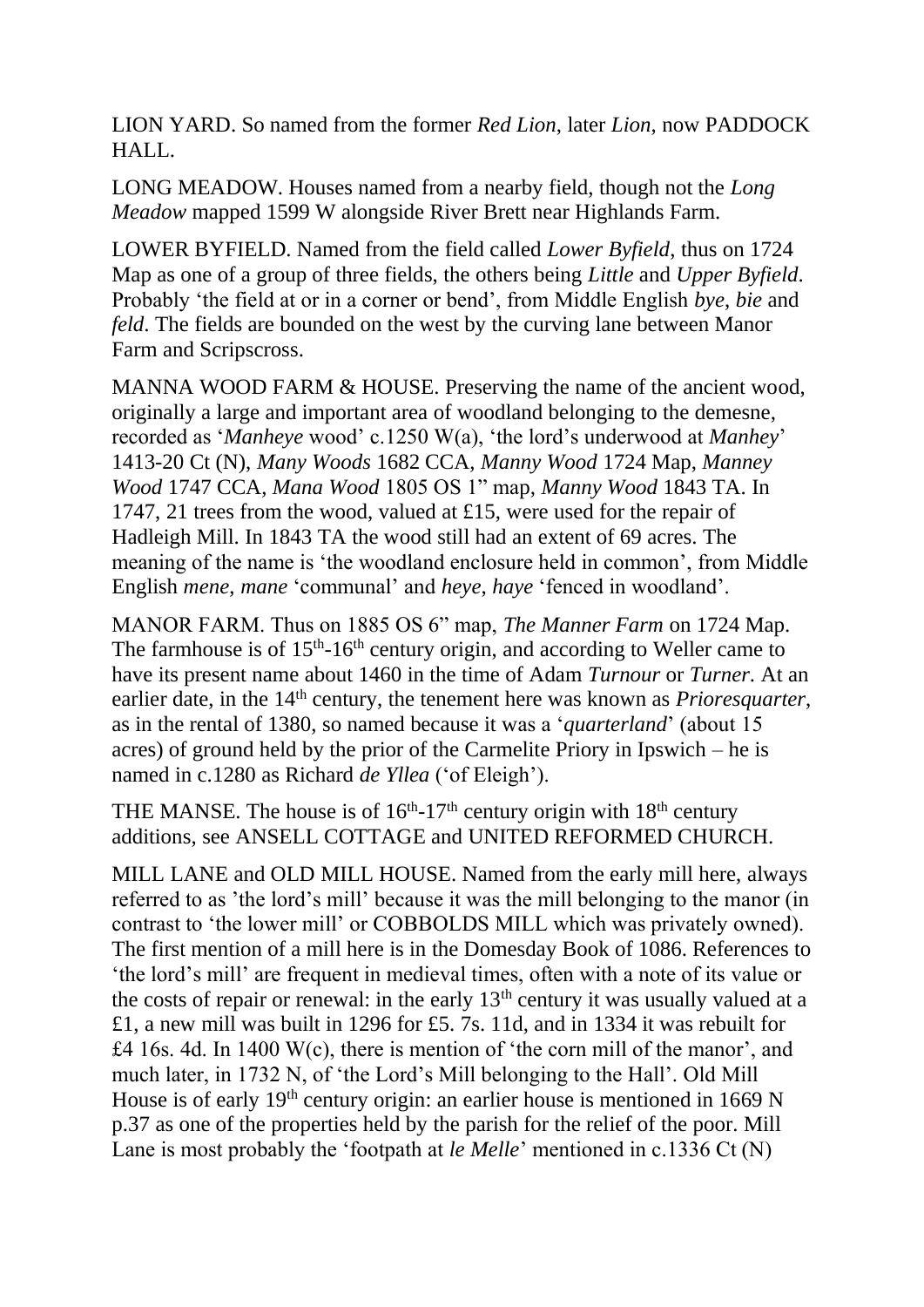p.53, cf. also *Mellecroft* c.1377, 1422 ib p.55, from Middle English *croft* 'small enclosed field attached to a house', and the field-name *Mill Close* on 1724 Map.

MONKS ELEIGH HALL. Simply *The Hall* on 1885 OS 6" map, cf. *Monks Eleigh Hall Farm* 1724 Map. The house was rebuilt c.1650 by Miles Burkitt, sometime Rector of Hitcham, but was much altered in the late 18<sup>th</sup> century.

MONKS ELEIGH TYE. Thus on 1885 OS 6" map, simply *The Tye* on 1724 Map. Recorded from the  $13<sup>th</sup>$  century in the surnames of the various people who lived here, including Thomas *de la Tye* 1289 CCA, Adam *atte Tye* 1327 SR, John *atte Tye* c.1336 Ct(N), Thomas and Amicia *atte Tye* 1338 N, and a later Thomas *atte Tye* c.1475 Malcher, 'of or at the Tye'. It is also referred to as *Illegh Tye* in 1368 Ct (N) and as simply *La Tye* in 1389 ME. It gives name to *Antyestrete* (no date) cited by W(b), probably to be interpreted as 'on *Tyestrete'*. The dialect word *tye* (from Old English *teag*), found frequently in the placenames of south Suffolk, meant 'a large common pasture': it would have originally been a fairly extensive area of pastureland available for the use of all villagers.

NEWLAND HALL. The house is of  $16<sup>th</sup>$ -17<sup>th</sup> century origin with later  $18<sup>th</sup>$ century additions. It is first recorded as *Newlondhall* in c.1510, then as *Newlande Hall* in 1599 both W(c), and it gives name to Robert *Newlond* (*laborer*) who is listed as paying 4d. tax in the Subsidy Roll of 1524. In 1684 it is reported that *Newland Hall* has been sold and given to the inhabitants of Monks Eleigh (N p.37), after which it remained for many years in the ownership of the parish, held by overseers on behalf of the poor, until 1851. The name Newland indicates land that has been drained and newly taken into cultivation.

NOVA SCOTIA LANE. Thus on 1885 OS 6" map. Forming the parish boundary with Preston St Mary, and named from Nova Scotia House (also on 1885 map) which occupies a small triangular plot of land skirted by the boundary and which therefore lies in Preston parish. The name is apparently not an exotic transferred name but a nice example of 'folk etymology': according to Weller(b), in the late 13th century a Monks Eleigh charter was witnessed by one Ralph *de Nova Scrota* 'of the new triangular enclosure', so the name is in fact descriptive and topographical, the rare Latin word being substituted at a much later date for something more topical.

THE OLD BAKEHOUSE. Part of a 15<sup>th</sup> century building, see CHURCHES.

THE OLD BULL. Earlier the *Bull Inn*, closed in 1997. The building is of 17<sup>th</sup> century origin, but with  $18<sup>th</sup>$  and  $19<sup>th</sup>$  century alterations.

OLD FORGE. The building is probably of  $16<sup>th</sup>$  century origin, refronted in the 19<sup>th</sup> century. This was the village smithy, usually simply *Smithy* on 19<sup>th</sup> century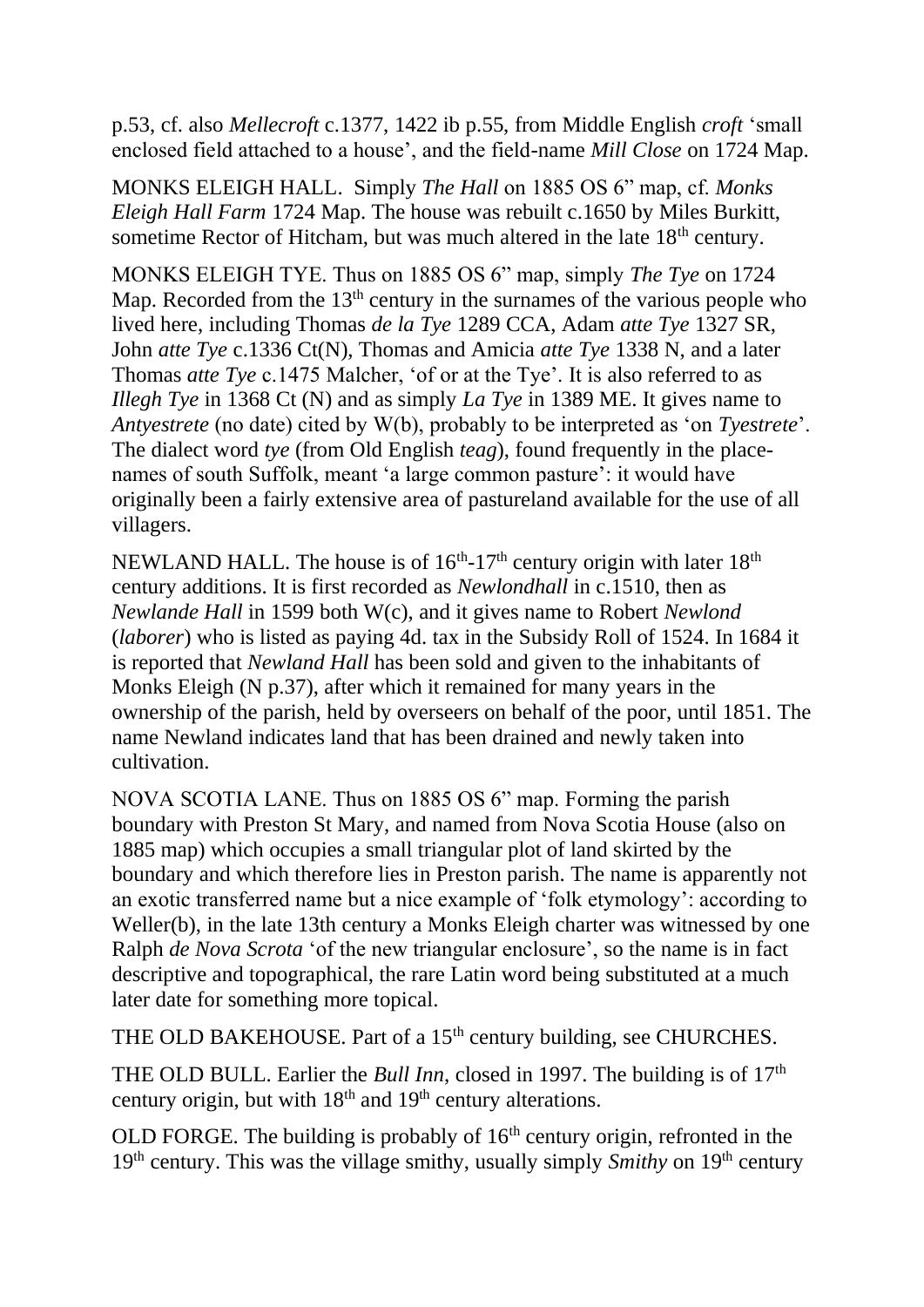maps, referred to as *Wm Bakers Blacksmith* on 1724 Map. Earlier references to the village smith include Steven *le Faber* (Latin) 1305 N, cf. also Richard *Smythe* 1504 Will, Henry *Smyth* 1674 Htax and the field-name *Smetheslond* 1352 N, c.1475 Mal.

THE OLD GUILDHALL. The building is of 15<sup>th</sup> century origin. Once called '*Meadow Bank*, at one time *Bendishes*' (N p.58), but thought to be the original 'hall of the Gild'. This parish gild, of a kind found in other villages, with its 'brethren and sisters of the fraternity' and mainly concerned with social and religious affairs (and therefore to be distinguished from a craft gild) is first mentioned c.1381 (N p.64). The Monks Eleigh gild had a side-chapel in St Peter's Church, it played an important part in the life of the village, and meetings and social activities would have taken place in its hall in medieval times. It also held land: '1½ acres of the *Church Croft* held by the *Gild of St Mary of Illeigh* for 1s. rent, thereafter known as *Marycroft*' 1510 W.

OLD RECTORY. *Rectory* on 1885 OS 6" map. The present house dates from the early 19th century. The former rectory, that referred to as *The Rectory* on 1724 Map and in 1732 N, otherwise *the Parsonage House* in 1721 ib, was pulled down in 1834 and the present one built (at a cost of £1450). The plot of ground now occupied by the Old Rectory was in medieval times just the parson's 'barn yard': Alexander de Reepham, parson of Monks Eleigh c.1215- 1222, was granted 1¼ acres of land with a 7ft wide ditch around it on the north side of the churchyard for his barns and granary, for which he paid 12d. rent. The Monks Eleigh rectors continued to pay the same rent for this barnyard in 1380 and 1510 – but with no mention of a residence here.

PADDOCK HALL. The building is of  $16<sup>th</sup>$ -17<sup>th</sup> century origin, refronted in the 19th century, and was originally the *Red Lion* inn, later the *Lion*. This inn is recorded as *Red Lyon* in 1721 N, and as simply *Lion* on 1885 OS 6" map: it was closed in 1967. According to N p.58, Paddock Hall also seems to have been the name of the house before it became an inn, and was part of the Cobbolds Mill estate. The name may be from the word *paddock* in its usual sense 'a small grass enclosure', but another possibility is the identical word *paddock* in its dialect sense 'a frog or toad': the name would then be analogous with the name Frog Hall, evidenced in both Suffolk (e.g. Frog Hall Lane in Hadleigh) and Norfolk, in that case a jocular or whimsical name for a place where frogs or toads are often to be seen.

PUDINGSWELL. The name is recorded as *Puddings Well* on 1724 Map, part of the estate of one John Woods. This in turn is to be identified with '*Poddyng's tenement*' mentioned in 1422 Ct (N) p.55. The medieval surname is an interesting one: it is either a nickname for a round, stout man, or for a butcher (with reference to the meat 'puddings' he would have sold).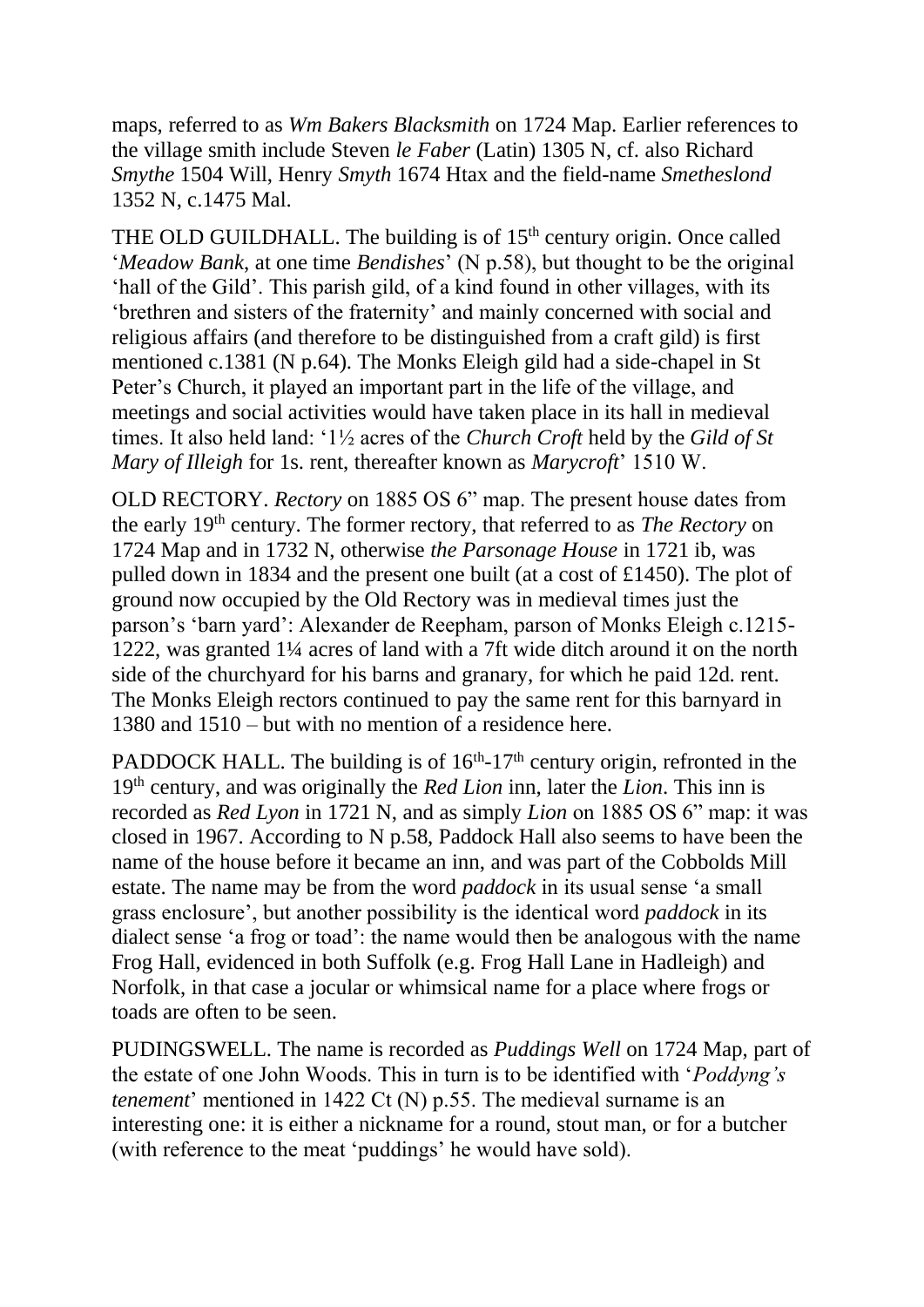THE RISE. So named from sloping ground.

RUSHBROOKS. Thus on 1724 Map. The house is of  $16<sup>th</sup>$  century origin. It is named from Robert *Roshebroke* or *Rosshbroke* 1504 Will(N), 1510 W(c): the surname is from a local place-name, Rushbrooke Farm in the neighbouring parish of Preston St Mary – this is an old name, first mentioned in the Domesday Book of 1086, 'the rushy brook', from Old English *rysc* and *broc*, with reference to the River Brett. According to N p.24, the said Robert was a dyer as well as a land holder and farmer, and the house was earlier (in the 15<sup>th</sup>) century) known simply as 'The Shop', from Middle English *shoppe* in the sense 'a shed or workshop' (this word gives name to *Shop Field & Meadow* 1843 TA).

RYEWAY ROAD. Thus on 1885 OS 6" map, and giving name to *Ryeway Field* 1843 TA. This road (now Highlands Road) is crossed by the small stream called *Ree Brook* rising near Langley Wood in Brent Eleigh and flowing east into the River Brett just north of Wagger Farm. Both names are probably from Middle English *atter eye* (later misdivided as *atte reye*) '(place) at the well-watered land, or at the dry spot in marshy ground', from Middle English *atter* 'at the' and *eye* (Old English *ēg*).

ST PETER'S CHURCH. The present church is of  $14<sup>th</sup>$ -15<sup>th</sup> century origin, but stands on the site of an earlier church, probably an Anglo-Saxon one. There is mention of *capelle de Illeghe* ('chapel' here denoting 'small church') here in 1221 (when it needed two oaks for repairs), and this may well have been the church listed in the Domesday Book of 1086, which would have been an Anglo-Saxon wooden building. Among the many early references to the church are the following from the 14th century: *ecclesie de Illegh* 1341 NI and 'the church of *IIleigh*' 1361 Ct (N).

ST PETER'S (CLOSE). Named from the dedication of the nearby Parish Church.

SCRIPSCROSS BRIDGE. Thus on 1885 OS 6" map and on most current maps (cf. *Scripcross Bridge* on 2006 OS Explorer map), but named from earlier *Skips Croft Field* on 1724 Map. The *-r-* in the modern form is therefore intrusive and unhistorical,  $\mathcal{S}kip(p)$  being the surname of an early landowner in this vicinity: one Wybert *Scip* was granted rights here c.1200 Wb, cf. also 'meadow called *Skipps*' 1638 F. There is an important junction of roads here, so *cross* has the sense 'crossroads'. The bridge here over the river was built in 1858, replacing an earlier bridge called *Pole Bridge*. The surname *Scip/Skipp* is an interesting one: it probably derives from Middle English *skep(pe)*, *skip(pe)* 'a basket', originally given by metonymy to a maker or seller of these.

SLOUGH FARM. Thus on 1724 Map, in 1830 RF and on 1885 OS 6" map. The farmhouse is probably of  $16<sup>th</sup>$ -17<sup>th</sup> century origin. It is named from '(ground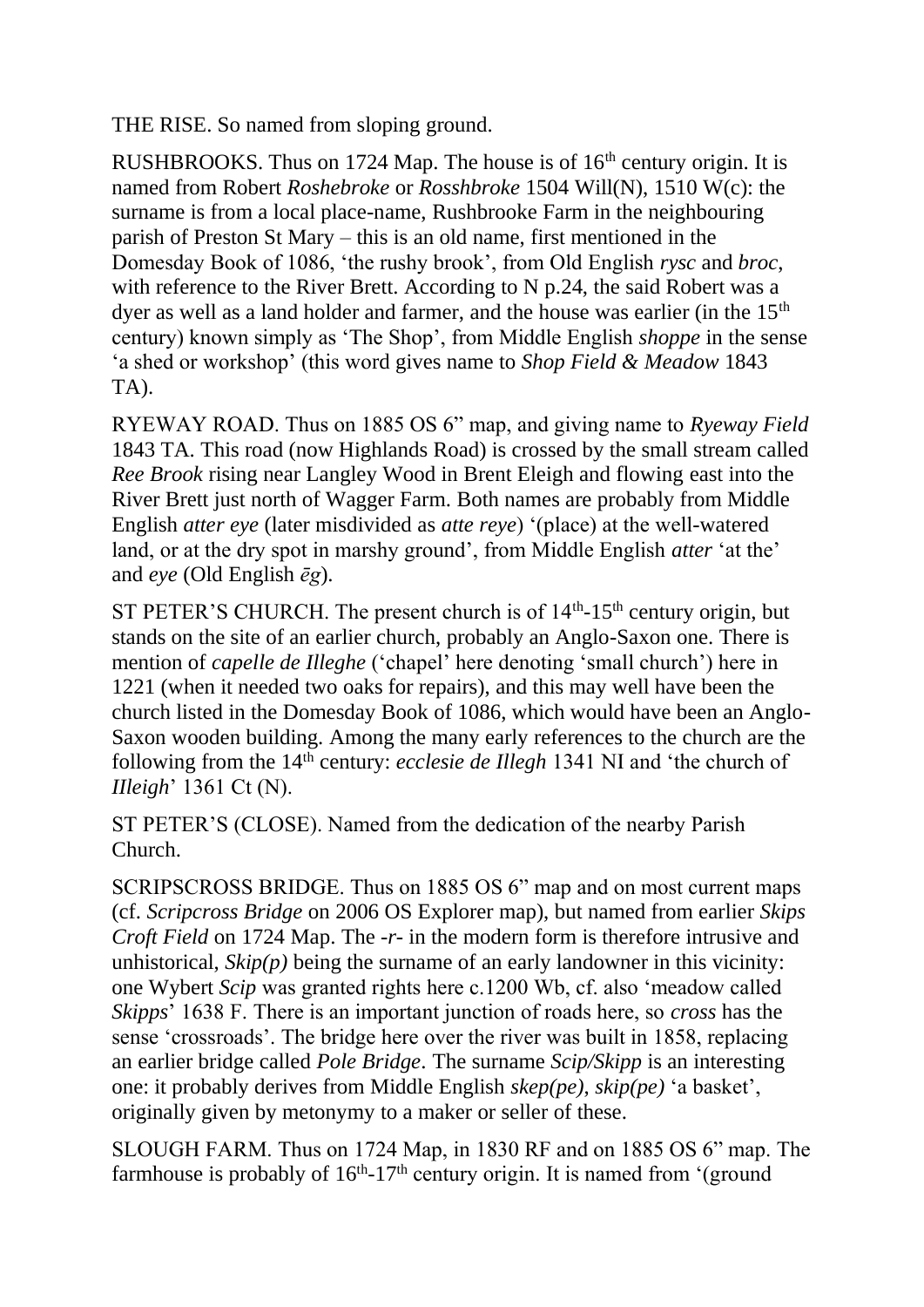called) *the Slough*' 1368 Ct (N), this being Middle English *slowe*, *sloughe* 'bog, marsh, miry place, cf. also *Fulsclo* (the site of a gallows) e14 Ct (N) and *Seggeslow* c.1350 ib which are from the same word (with Middle English *ful* 'foul, muddy', and *segge* 'sedge) and probably refer to the same place or somewhere nearby.

SPRING COTTAGE. The present name (referring to a natural spring) probably dates from the 1970s. Originally believed to have been two weaver's cottages, possibly of late 17th century origin. The name *Ingleside* (meaning 'fireside' as in the word *inglenook*) was applied to one or both of these c.1900.

SPRING FARM. Thus on 1724 Map and on 1885 OS 6" map, cf. also *Springs Green* on 1724 Map, all named from the family of Thomas *Spryng* 1486, c.1500, 1523 (father and son, wool merchants) and Sir John *Spring* 1548 N.

STACKYARD GREEN. Thus on 1805 OS 1" map and 1885 OS 6" map, but earlier cf. *Stackwood Farm* and *Stackwood Field* on 1724 Map, 'a messuage called *Stakwoodes*' c.1500 C, and also the form *Eldestacwode Strete* ('old *Stacwode* street') (no date) cited by Wb. Originally therefore the name of a wood, possibly 'wood with a pile or heap of timber', from Middle English *stak* 'a stack, heap or pile' and *wode*, alternatively perhaps 'wood enclosed with stakes, or where stakes were obtained', from Middle English *stak(e)*. In either case the later change to 'stackyard' looks to be a nice example of folk etymology. It is interesting to note that Stackwood Cottage here, a 17<sup>th</sup>-18<sup>th</sup> century building, retains the old name.

STANESBYES. The house is of  $16<sup>th</sup>$ -17<sup>th</sup> century origin, and was once the butcher's shop (1930 N). Probably named from *Symond Stansby (laborer)* who is listed as paying 4d. tax in the 1524 Subsidy Roll. The surname of this early owner is from one or other of the two places called Stainsby in Derbyshire and Lincolnshire. The earliest reference to a butcher in Monks Eleigh is to one Henry *Slaughterer* who was fined 6d. in 1368 for selling his meat outside the village ( $Ct$  (N) p.55).

THE STREET. Usually thus in  $19<sup>th</sup>$  and  $20<sup>th</sup>$  century documents, but occasionally also alternatively *High Street* as in 1901 Census. In medieval times simply *via regia* 'the king's highway'.

THE SWAN. The present building has  $18<sup>th</sup>$  century external features, but an inn here is first recorded in the mid-16<sup>th</sup> century as 'the copyhold tenement called *le Swanne*' 1545 Ct. Later, in 1663 N p.36, *the Swanne* is named as the venue for a 'jollification' after a perambulation of the parish bounds.

SWINGLETON GREEN & HILL. Thus on 1885 OS 6" map, also *Swingleton Hill* on 1724 Map, *Swingleton Green* on 1805 OS 1" map, and *Swingleton* in a  $16<sup>th</sup>$  century survey (N p.60). Earlier spellings are needed, but possibly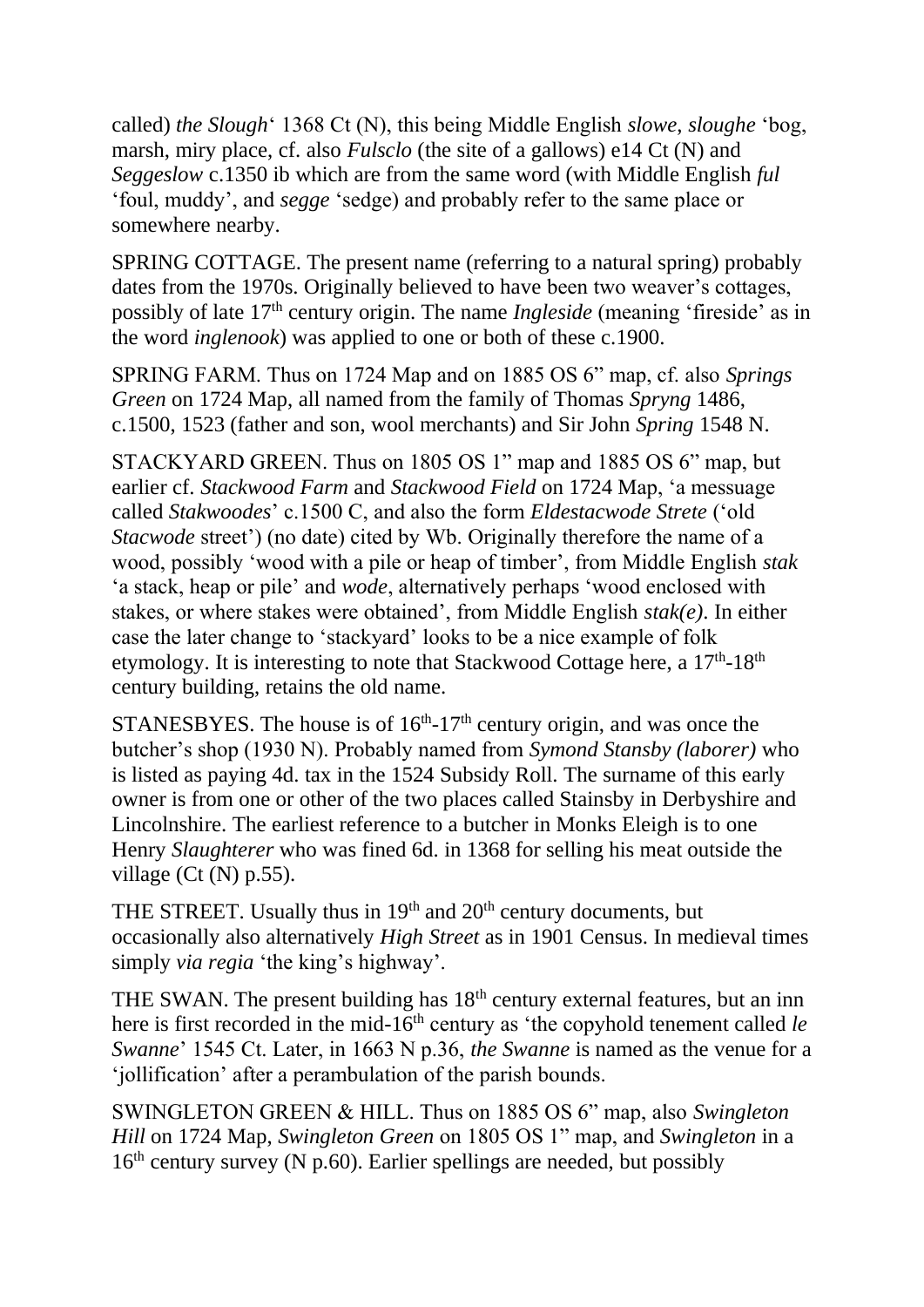'farmstead where swingles were used', from Middle English *toun* with *swingel* 'a rod or flail for beating flax or hemp to remove the coarse particles'. For the early cultivation of hemp in the village, cf. THE HAMPLING. A possible earlier name for Swingleton Hill is *Hauecheffeld strete* c.1225 KB, *Haughchaffstrete* c.1350 W(c), named from *Hauecheffeld* c.1225 KB 'hawk field'.

TELEGRAPH HOUSE. Earlier the Village Shop and Post Office, closed in 2003. The building is of early  $19<sup>th</sup>$  century origin.

TYE COTTAGE, TYE FARM, and TYE HOUSE. All named from MONKS ELEIGH TYE. Tye Cottage is of medieval origin with later additions.

UNITED REFORMED CHURCH. Earlier the *Congregational Chapel* as on 1885 OS 6" map, built in 1870 to replace the smaller chapel established in 1825 in the barn of William Faiers (both buildings still in use).

VINCENTS COTTAGE. The cottage is of  $16<sup>th</sup>$ -17<sup>th</sup> century origin. In 1930, 'Vincents is the house belonging to Mr Hollox lately so much improved' named from 'the original *Vincent*' who 'seems to have held part of the Manor lands' (N p.58), note also the field called *Vincents* on 1724 Map. This early member of the family may well have been the Andrew *Vincent* recorded as holding NEWLAND HALL in c.1510 W(c).

WAGGER LANE. Leading to the ford crossing of River Brett at Wagger Farm in Kettlebaston parish, cf. also the field-name *Waggee Field* 1843 TA. The ford here is of historical interest because it was where the Roman Road between Long Melford and Coddenham, a stretch of which is marked on Ordnance Survey maps west of Monks Eleigh Tye, crossed the river. Wagger is very probably an old name, possibly from an Old English *cwagga* 'bog, marsh' (this word survives in *quagmire* 'boggy ground') with *ēg* 'well- watered land , or dry spot in marshy ground' (as in nearby RYEWAY ROAD).

WYNCOLLS HALL FARM. Earlier known as HILL FARM. An original mansion house, recorded as *Wyncolls* in 1548 N as belonging to Sir John Spring (see SPRING FARM), was pulled down after a fire c.1865 N. *Wyncoll* is no doubt the surname of an early landowner or tenant here.

## OTHER HOUSE NAMES

ABELIA; ALLCOTT (earlier *Whales Haven*, see DOLPHIN BARN); APRIL COTTAGE; ARISAIG; BEECH TREE COTTAGE; BRANFIELD HOUSE (of early 19<sup>th</sup> century origin); BRERETON COTTAGE (probably of  $17<sup>th</sup>$  century origin); BRETT COTTAGE (named from the River Brett); BRETT HOUSE (of mid to late 19<sup>th</sup> century origin, also named from the River); BRIER HOUSE; THE BUNGALOW; CARTWHEELS (originally 'the Lord's barn', see BARN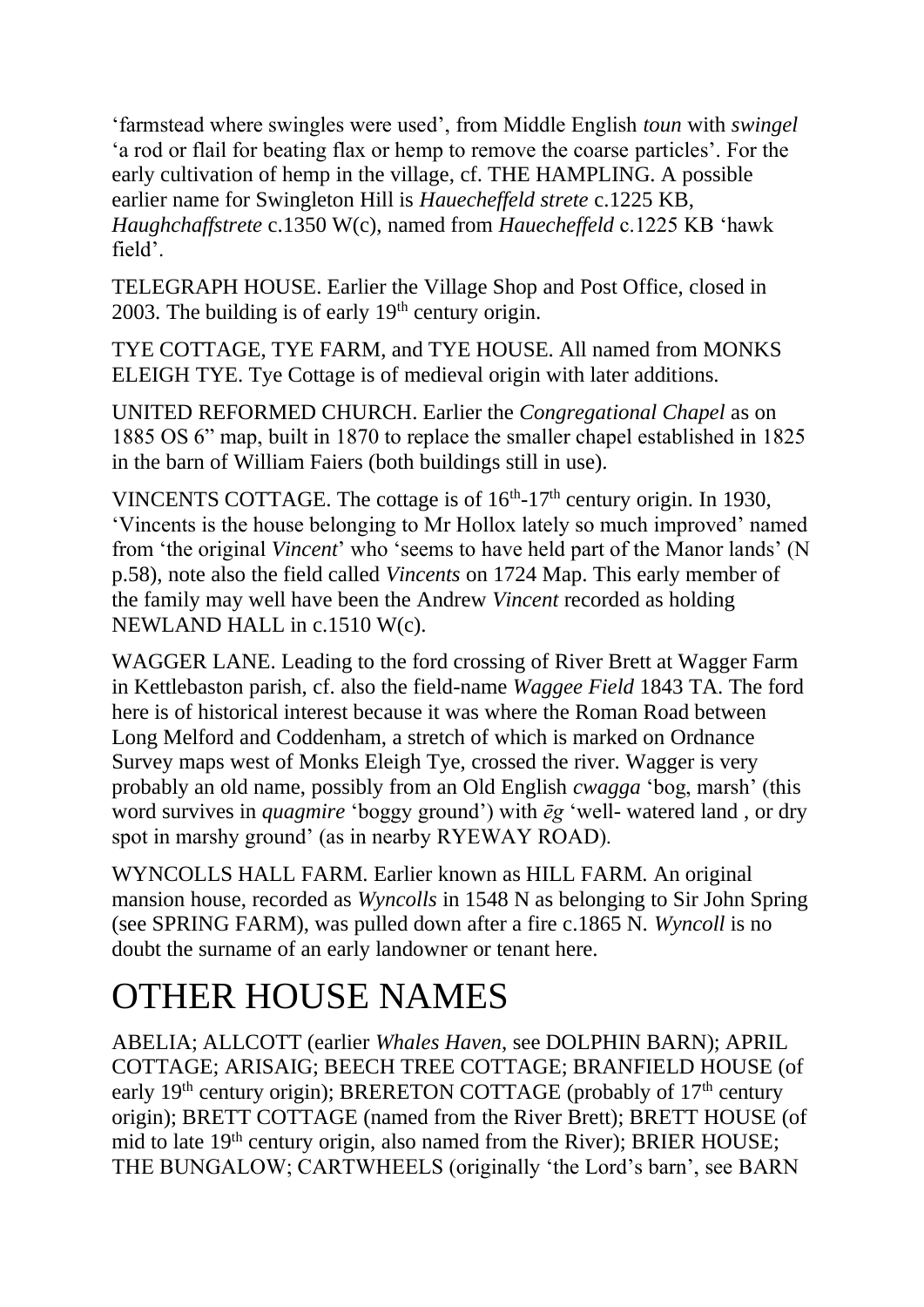CLOSE); CATLEY CROSS; CHAPEL COTTAGE; CLAIRE COTTAGE; CLUB HOUSE; COOMBE LEA; COPPERS; CORIANDER; THE CORNER HOUSE; CORONATION HOUSE; COSTA PLENTY (of 17<sup>th</sup>-18<sup>th</sup> century origin, a more recent jocular name!); THE COTTAGE (of 19th century origin, possibly with older core); CRIBS COTTAGE; CROWCOMBE; CULVER; CYGNET COTTAGE (delightfully appropriate for the small cottage next to the SWAN and to SWAN COTTAGE); DANSEY; EAST VIEW; EDEN LODGE; ELEIGH HOUSE; ELEIGH LODGE; FAIRWAYS; FARTHINGS; FEN COTTAGE; FEN VIEW; FENSHOE; FIRBECK HOUSE; FLINTS; FOOL'S COTTAGE; FOYSTERS LODGE and FOYSTERS PIECE (named from FOYSTERS HALL); FUCHSIA COTTAGE; GALLOPON; GREENACRES; GREY MALIN; HALCYON; HALL COTTAGE (of 18<sup>th</sup>-19<sup>th</sup> century origin); THE HEDGEROW; HIGH BANK HOUSE; HIGH BARN; HIGH COTTAGE (probably a medieval hall house, but much altered in  $18<sup>th</sup>$ -19<sup>th</sup> century); HIGH TREES; HIGHFIELD; HILL COTTAGE (of 17<sup>th</sup>-18<sup>th</sup> century origin); HILLTOP; HILL VIEW (reputed to have been the original police house); JASMINE COTTAGE; KASAULI; LANGSIDE; LAUREL COTTAGE; LEY HOUSE; LITTLE GUILDHALL (next to the OLD GUILDHALL); LITTLE POND COTTAGE; MAGNOLIA TREE HOUSE; MALEESH; MALT HOUSE; MAY COTTAGE; MAYTREE HOUSE; MEADOWBANK; MEADOW HOUSE; MELBOURNE HOUSE; MORTIMERS; OAK COTTAGE (of  $17<sup>th</sup>$  century origin); OLD COTTAGE (of late  $17<sup>th</sup>$  century origin with 19th century alterations); OLD POLICE HOUSE (the Police House until 1979); THE OLD STABLES; OLD THATCHED COTTAGE; OLIVERS; ONCHAN; ONNEN; ORCHARD HOUSE (earlier *Little Orchard*, of 16<sup>th</sup>-17<sup>th</sup> century origin); PARSONS COTTAGE; PENFRANRIC; PIGGY BANK; THE PINK HOUSE; THE RECTORY; RIVERSIDE HOUSE; ROSE COTTAGE (of 16<sup>th</sup>-17<sup>th</sup> century origin); ROSSLYNE (probably of 17<sup>th</sup> century origin); RUSTLEWOOD; SALIX COTTAGE; SAPLINGS; SECOND PITS (named from the field so called in 1843 TA); SHEPHERDS; SILWOOD HOUSE; SLOE COTTAGE (a punning name because it was said to be slow to build!); SOUTH HOUSE; SPINNEY BROOK; SPRINGATE FARM; STACKWOOD COTTAGE (of 17<sup>th</sup>-18<sup>th</sup> century origin, see STACKYARD GREEN); SUNNY TOP; SWAN COTTAGE; SWANSDOWNE; SWINGLETON COTTAGE (named from SWINGLETON HILL); THATCH COTTAGE; THATCHER'S REST (of 17<sup>th</sup>-18<sup>th</sup> century origin); THISTLE COTTAGE; TIROLERHAUS; TRAVELLER'S JOY; TRENT COTTAGE (of 16<sup>th</sup>-17<sup>th</sup> century origin); TRISCOMBE; VIBURNUM; VICTORIA COTTAGE; VIRGINIA HOUSE; WALNUT TREE COTTAGE (of 17<sup>th</sup>-18<sup>th</sup> century origin); WESTKNOLL; WHEATEAR; WHISPERING WILLOWS; WHITE HOUSE (probably of 17<sup>th</sup> century origin); WHITELEYS; WILLIAMS HOUSE; WILLOW BUNGALOW; WILLOW COTTAGE; WILLOW HOUSE; THE WILLOWS; THE WILLOWS COTTAGE; WITS END (quite a witty name!); WYNCOLLS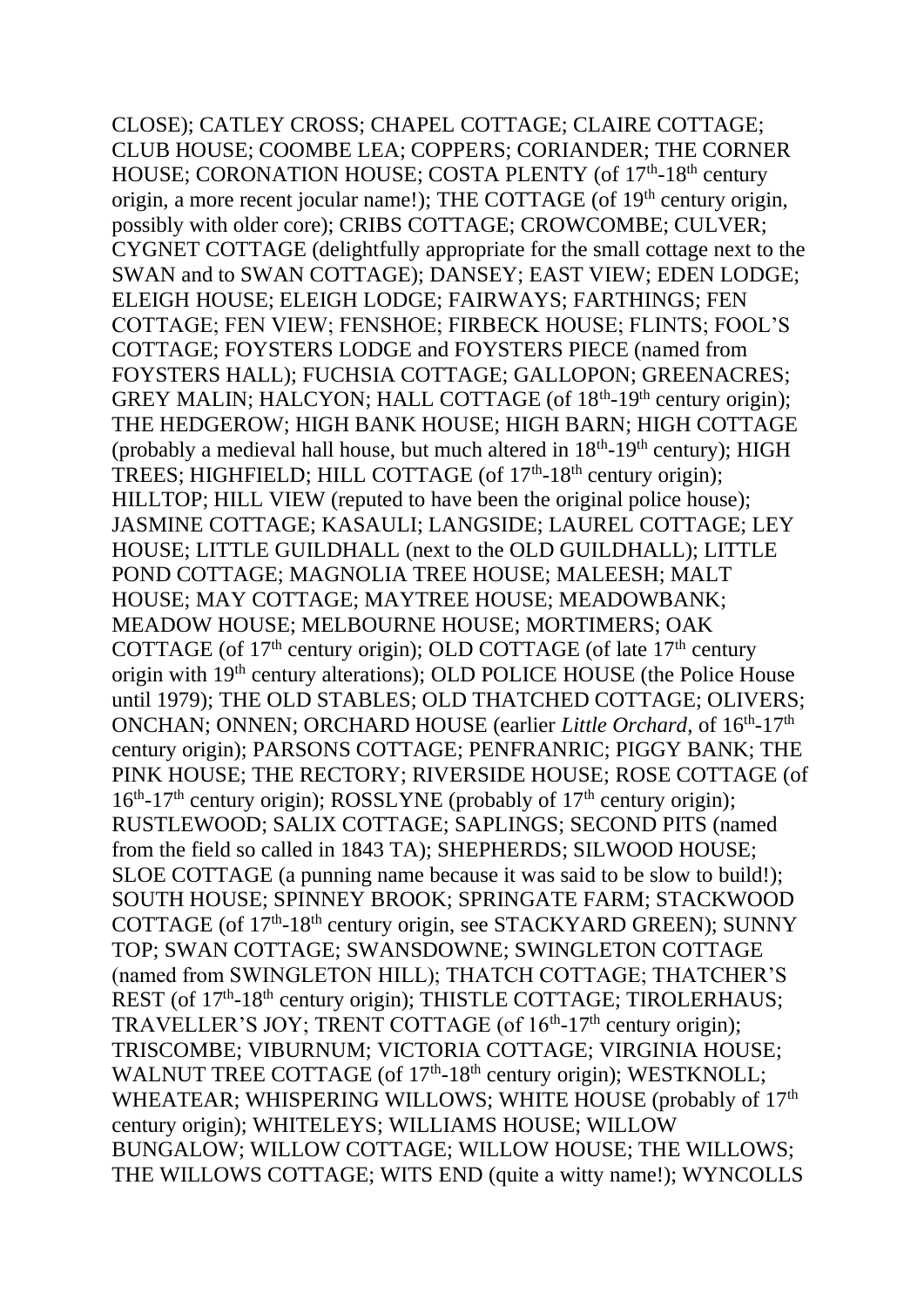BUNGALOW (named from WYNCOLLS HALL FARM); YEOMANS COTTAGE (of medieval origin with  $16<sup>th</sup>$ -17th century wings).

### 18TH AND 19TH CENTURY FIELD-NAMES

(from 1724 Map and 1843 Tithe Award, and with earlier spellings if found: many of these names are still in use)

Lower & Upper Ash Field 1724, - Grove 1843 (cf. *Aslese* 1560 Will, 'ash-tree meadow' from Middle English *ashe* and *lese*); Back Lane Meadow 1843 (see BACK LANE); Balance 1724, Lower Balance 1843 (probably originally 'bean lands, ground where beans were grown'); Baldings Field 1843; Barn Croft 1724, 1843; Barn Field 1724, 1843; Barn Lay 1724, 1834 (from Middle English *laye*, *leye* 'meadow, pasture' as in other names); Barracks Lay 1724, Barracks Field 1843 (*Barrets Laye* 1560 Will, cf. John *Baret* (*laborer*) 1524 SR); Bears Field 1843; Beaumonts Field & Meadow 1843; Lower & Upper Bensted 1724, Lower Bumstead 1843 ('place where beans are grown', from Middle English *bene* and *stede*); Blakes Field 1843; Bonds Fen(n) 1724, 1843; The Bottom 1724, Bottoms 1843 ('valley bottom'); Bowers Lay 1843; Brick Kiln Field 1724, 1843; Great & Little Brickley 1843; Bridge Meadow 1724, 1843; Brook Meadow 1843 (cf. *Brokesgate* c.1336, *Brookhall* 1420 Ct, Thomas *atte Brokes* 1327 SR, John *de Brok* 1331 N, Peter & William *atte Broke* 1361 Ct, W(a), all from Middle English *broke* 'small stream') ; Bryants 1724, - Field 1843; Bull Croft and Bull Field 1724 (cf. *Bull Close* 1599 W, *Boleslond* 1367 Ct, Middle English *bole* 'bull'); Burtons 1724, Burtons Field 1843 (*Burton* 1367 Ct, named from Richard *de Burton* c.1340 N); Bushey Lay 1843; Little, Lower & Upper Byfield 1724 (see LOWER BYFIELD); Calves Croft 1724; (Grassy & Lower) Cangles 1724, 1843 (*le Kangyl* 1380 W(c), from Middle English *cangel* 'a fenced enclosure'); Cart Lodge Lay 1843; Great & Little Catch Croft, Cats Croft 1724 (perhaps variants of the same name); Chandling Field 1724; Chelsworth Meadow 1843 (named from Chelsworth parish); Chimney Croft 1843; (Furthest) Church Field 1724, First & Further Church Field 1843 (cf. *Church Croft* 1380, 1510 W, all once owned by the Church, though some of these fields are not near the Church building); Clock Meadow 1724, 1843 (*Clock-meadow* 1722, a small 1½ acre field endowed by a 'Maid' for the maintenance of the Church clock, see the interesting article 'The Maid who gave a Meadow' by local historian Sue Andrews in *Roundabout* October 2020 pp 26-7 for the full story of this bequest); Clover Lay 1843; Great & Little Cole Hearth 1724 (probably to be identified with *Colyereslond* c.1475, from the surname *Colyer*); Cooks Croft 1724, 1843; Corner Field 1843; Cow Meadow 1843; David's Fen(n) 1724, 1843 (probably to be associated with *Davies Grove* 1539, *Davys Pasture* 1599 both W, named from John *Davy(e)* 1368 Ct, 1524 SR); (Great & Little) Dead Acres 1724, 1843 (here *dead* has the sense 'infertile' or long disused'); Dealings 1843; Deers Field 1724, Dears Field 1843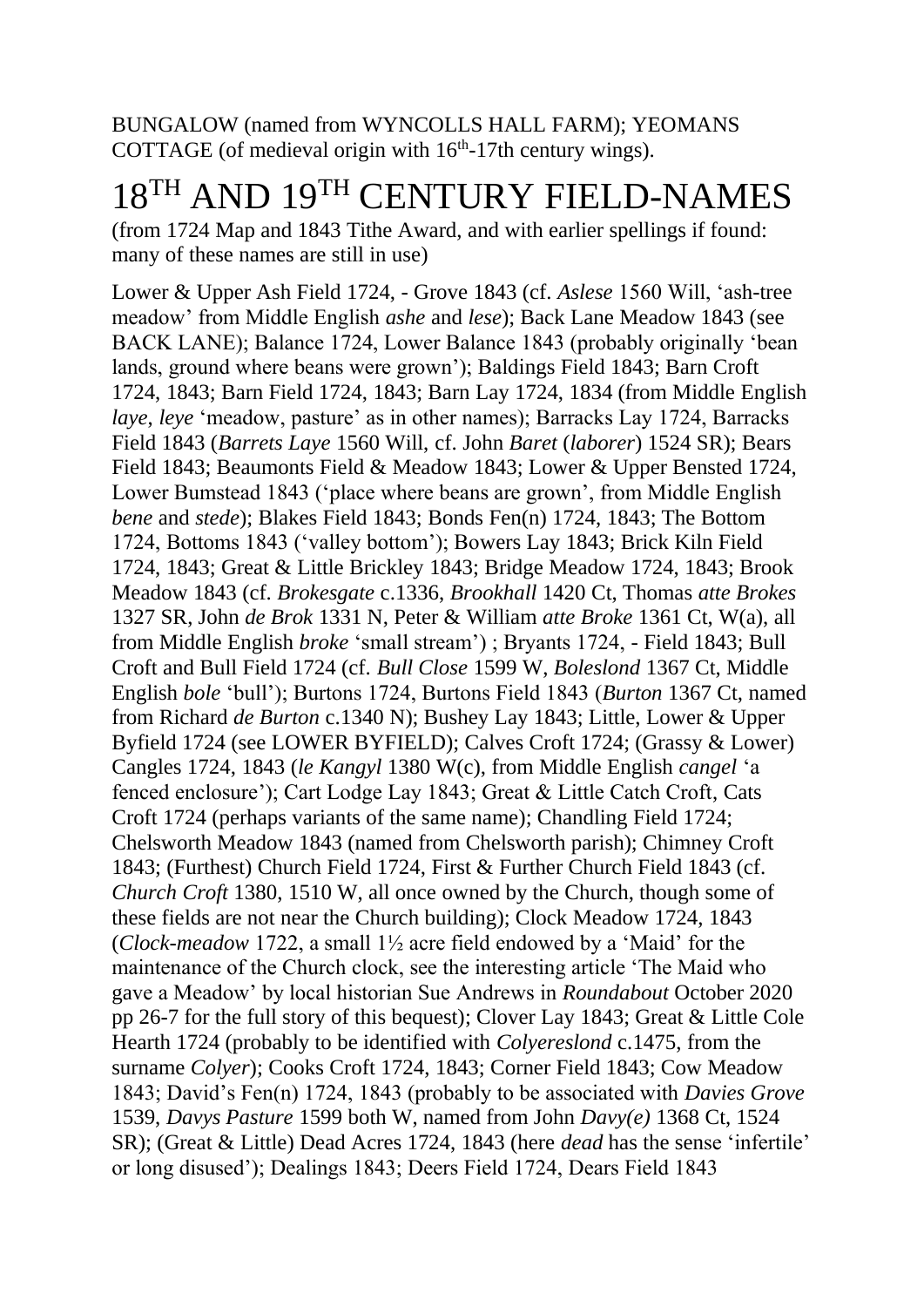(*Dereland* 1721 W(c), once held by John *Deer* ib); Doughtys 1724, Doutys Field 1843; Dovehouse Close 1724, 1843, Dovehouse Lay 1843 (*Dove House Close* 1599 W); (The) Down 1724, 1843, Down Field 1843 (Middle English *doun* 'hill'); Drift 1724, 1843, Drift Field 1843 ('drove, track on which cattle are driven'); Dulls 1724, Dulls Field 1843 (see DULLS LANE); Eight Acres 1843; Elder Buries 1724, Lower & Upper Elderberries 1843; Elders 1724; (Lower) Eleigh Field 1724, Little, Lower & Upper Ely Field 1843 (*Illighe Field* 1599 W); Eleigh Field Bottom 1724; Fenn Meadow 1843 (see THE FENN); First Lay 1843; First Meadow 1843; Five Acres 1843; Forty Acres 1724, Forty Acre Pasture 1843; Four Acres 1724, 1843; Front Meadow 1843; Further Field 1724; Further Lay 1843; Garners Farm 1724 (probably to be associated with the family of John *Gardener* 1524 SR, - *Gardiner* 1640 ShipMR, widow *Gardiner* 1674 HTax); (Lower) Goodalls 1843; Gravel Pit Field 1843 (cf. *Gravel Pit* 1885 OS 6" map); Great Down 1724; Great Lay 1843; Great Meadow 1843; Great Orchard 1843; Great Pasture 1843; Green Land Field 1843; Griggs Meadow 1724, 1843; Grindalls 1724, Grundle field 1843 (probably ME *grindel* 'small stream or ditch); (The) Grove 1724, 1843; Great & Little Hammons 1843; Hays 1724 (see HAYS FARM); Hempland 1724, - Meadow (see THE HAMPLING); (Farthest, Little, Lower & Upper) High Field 1724 (see HIGHFIELDS FARM); High House 1843; Higglands 1724 (perhaps to be associated with next name); Higlens (Field) 1724, Higlins Field 1843 (*Litilhegelies* c.1510, *Little Higlen* 1599 W, see HIGHLANDS HALL); Hilly Field 1724, 1843; Hollow Field 1843; Mr Holmes Farm 1724; Home Field 1724, 1843; Homes Lay 1843; The Hopground 1724, Hop Ground (Meadow) 1843; Great & Little Hopkins 1724, 1843; Horse Lay 1724, 1843; Horse Pasture 1724; Humble Bank 1724, - Meadow 1843 (*Humbilbankys croft* 1368 Ct, 'bank or slope growing with wild hops', from Middle English *humele* and *banke*); Hundred Acre 1843; Ivey Tree Field 1724; Jankings 1724, Great & Little Jenkins 1843; (Upper) Land Pits (Field) 1843; Langly Field & Wood 1724, Great & Little Langley Meadow, Langley Field 1843 (*Langeliegh* c.1475 Mal, 'long woodland clearing', from Old English *lang* and *lēah*: Langley Wood is in Brent Eleigh parish); Larks Pasture 1724, First Lark Spurs 1843 (the later spelling being a mangled or misheard form of the 1724 one); The Lay 1724; Leslands Lay 1724, Luslings 1843 (probably to be identified with *Leggardyslond* 1380 W(c), c.1475 Mal, *Lyggardeslond* 1380 W(a), from the surname Leggard); Lindsey Lay 1843 (named from Lindsey parish); Lion Field 1843 (see PADDOCK HALL); Little Down 1724; Little Field 1843; Little Lay 1843; Little Meadow 1843; Little Orchard 1843; Little Pasture 1843; Lodge Piece 1843; Long Croft 1724, 1843 (ib. 1599 W); Long Field 1724, 1843; Long Land 1724, 1843; Long Lay 1843; Long & Lower Pasture 1843; Lower Lay 1843; Lower Meadow 1843; Malting Lay 1843 ('land containing a malthouse or associated with the preparation of malt from barley); Great, Lower & Middle Manfield 1724, Great & Long Man Field 1843 (adjacent to MANNA WOOD,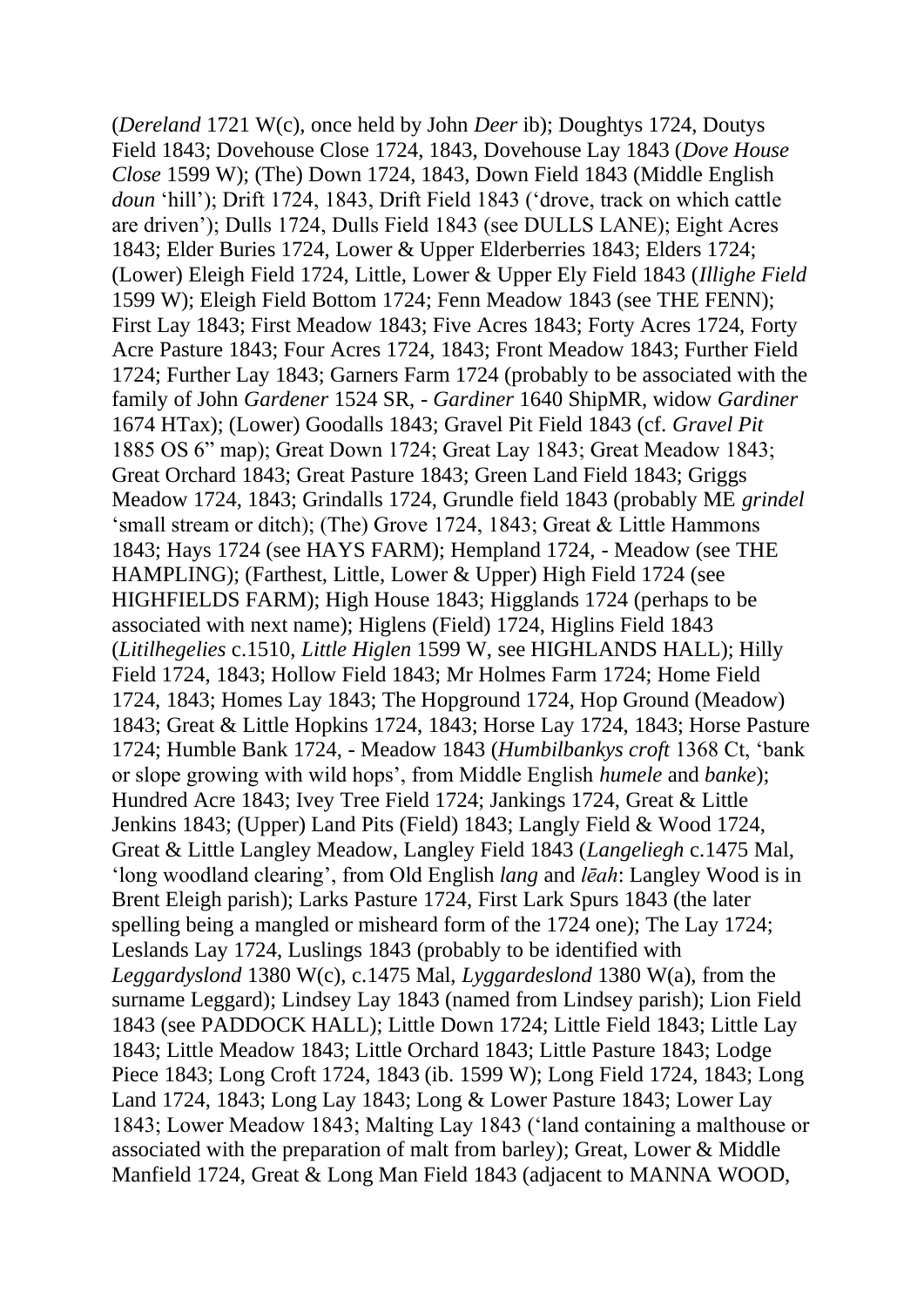so probably 'communal field' from Middle English *mene*); Manor Field 1843; Maple Croft 1724, 1843; Marsh Field 1843 (cf. *in campo* 'field' *Le Marshlond* 1380 W(a), c.1475 Mal); Maschall Yards 1724 (*Mascalislond* 1380 Rent, c.1475 Mal, named from Simon *Marschal* 1327 SR, Adam *Marscal* 1353 Ct); (The) Meadow 1724; Middle Field 1724; Mill Close 1724, 1843 (see MILL LANE); Mill Field 1724, 1843 (thus in 1414 W(b), *Mellfielde* 1599 W, see COBBOLDS MILL); Monks Eleigh Meadow & Wood 1724, Monks Eleigh Field 1843; Broad & Long Moons 1724, 1843, Moons Meadow 1843 (*Monemedewe* 1380 W(a), from the local surname *Mone*); Moor Meadow 1843; Moors 1724; Mowing Meadow 1724; Naughtons 1843; Nine Acres 1724, 1843; North Field (Pightle) 1724, 1843 ; Nortons 1724; Nunns 1724, Nunns Field & Meadow 1843 (cf. Robert *Nunn* 1640 ShipMR, 1674 HTax); Oatfield 1843; Old Clover 1724; Old Orchard 1843, (The) Orchard 1724, 1843; Broad & Long Ordens 1724, - field 1843 (probably to be identified with *Eddunelond* early 13th cent. KB, *Oddone* 14th century W, from Old English *dūn* 'hill, down' with uncertain first element); Orsbornes 1724, Osbornes field 1843; Great & Little Oxley 1724, 1843; Ozier Bed & Ground 1843 ('land on which osier willows were grown'); Pages 1724 (cf. William *Page* 1401 N); Palmers 1724, Lower & Upper Palmers 1843 (*Palmerslond* c.1336 Ct, 1367 N, c.1475 Mal, named from the family of Richard *Palmere* c.1325 N); (Lower & Upper) Park Field 1724, 1843 (these names alongside Clay Hill, together with Park Wood (1721 N) on the Chelsworth side of the road, are named from Chelsworth Park 1905 OS 6" map, this perhaps originally a *park* in the medieval sense 'tract of land set apart for hunting'); Parsonage Croft 1724, Parson Croft 1843; Partables 1724, 1843 ('land that has been divided or allocated by lot') ; Patches 1724 (probably a surname, cf. Jeffray *Paske* 1568 SR); Patricks Field 1843; Pearls Hill 1724, Pearles Hill 1843 (probably from a surname, cf. Daniel *Peels* 1674 HTax); (Little) Pear Tree Field 1724, 1843; Pettits 1724; (The) Pightle 1724, Pightle (Grove) 1843, (from Middle English *pichel*, *pightel* 'small enclosed piece of land' as in other names); Pipers 1724, - Field 1843 (cf. Roger *Peper* 1568 SR, *Piper* 1640 ShipMR); The Plantation 1724; Plow'd Lay 1724; Pond Meadow 1843, Pond Pightle 1724; Poulings 1724; Preston Field, Preston Lay & Preston Meadow 1724, 1843 (named from Preston St Mary); Pryors 1724 (named from the family of Richard *Priore*, *le Priur* c.1325 Cust, N); Puddingswell 1724 (see PUDINGSWELL); Ravenscroft 1724 (*Raveneslond* 1380 Rent, c.1475 Mal, named from the family of Cecilia *Raven* c.1360 W(a)); (Great & Little) Rayners 1724, 1843 ('lands called *Reyners*' 1516 W, *Rayners* 1669 N, cf. John *Reyner* 1367 Ct); Reeds Field 1843; Roshplott 1724, Rush Plot 1843 ('small piece of ground growing with rushes', Middle English *rushe* and *plott*); Round(s) Meadow 1843; (Long) Rye Croft 1843; (Further & Little) Ryeway Field 1843 (see RYEWAY ROAD); Great & Little Sadlers, Sadlers Meadow 1843; Saffron Penn 1724 (*Le Saffronpane* c.1510 W(b), 'small enclosure in which saffron is cultivated', from Middle English *safron* and *penn*: the reference to saffron is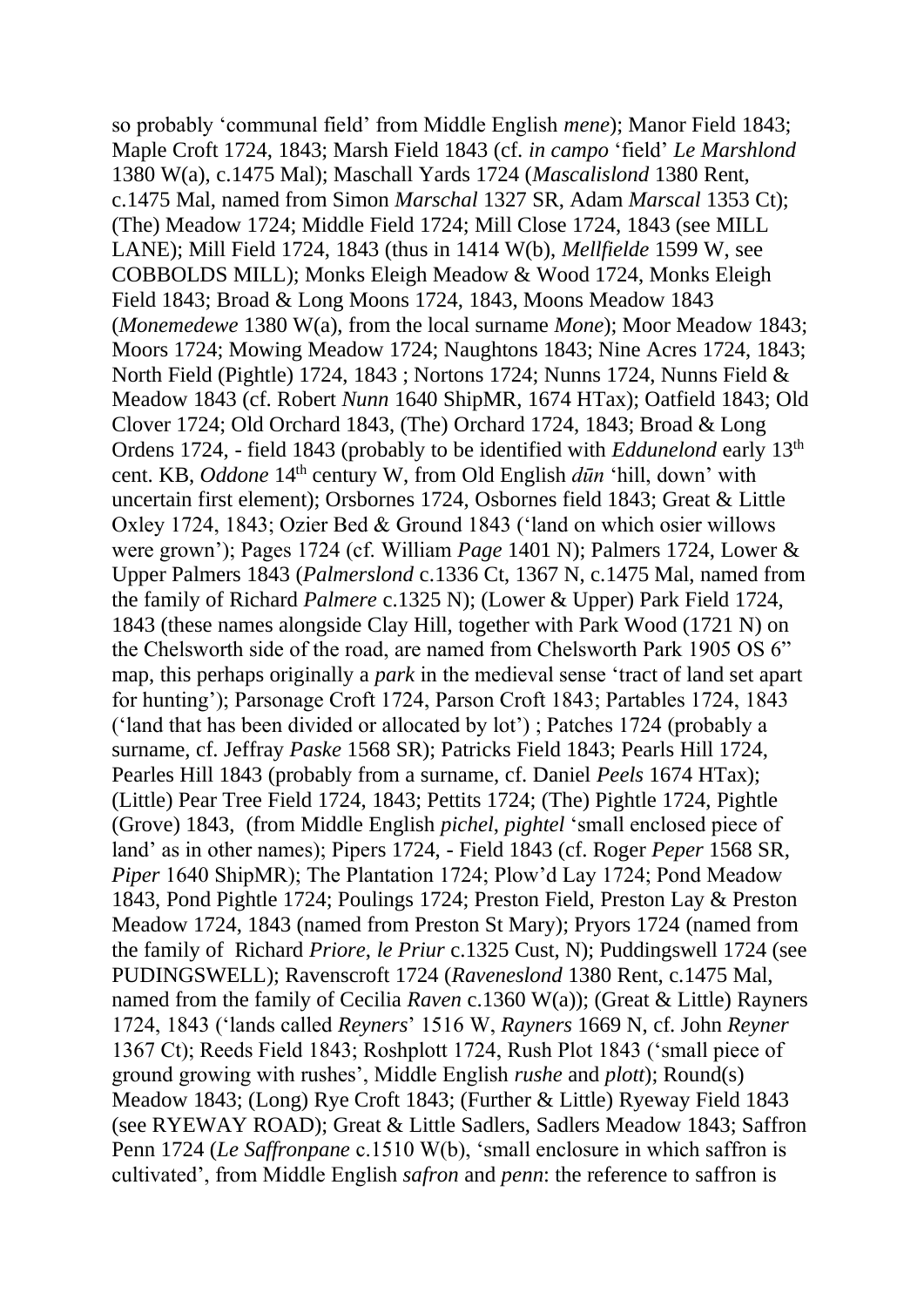interesting – the saffron crocus was first introduced into England c.1340); Sand Pitts 1724 (*Old Sand Pit* 1885 OS 6" map, cf. *Chalk Pit* 1805 OS 1" map); Second Pits 1843 (the field-name now transferred to the house here); (Long) Seven Acres 1843; Sextons 1724, - Field (cf. William *Sexsteyne*, *called Wynkes* 1373 Ct: this phrasing suggests that the said William was the Church sexton at this date); Shop Field & Meadow 1843 (from Middle English *shoppe* 'shed or workshop', see RUSHBROOKS); Shrubs 1724, 1843; Silverstons 1724; Six Acres 1724, 1843; Skips Croft Field 1724, Scrips Cross (Field), Further Scrips Cross 1843 (see SCRIPSCROSS BRIDGE); Silverstone Meadow 1843; Spout 1843 (ground alongside THE CAUSEWAY, with reference to the chalk spring water which runs via a pipe into the ditch here, ); Spring Field (Meadow) 1724, 1843; Springs Green 1724 (see SPRING FARM); Stable Lay 1724; Stackwood Field 1724, 1843 (see STACKYARD GREEN); Stubings 1724, Great & Little Stubbins 1843 ('field containing tree stumps', Middle English *stubbing*); Susley 1724, Sussells Field 1843 (to be identified with *Sodersele(lane)* c.1336, *Sudesele* 1380 W(b), *land called Sussells* 1560 Will, probably 'southern shed or shelter for animals' from Middle English *suther* and *sell*) ; Swan Meadow 1843 (land bordering the river); Swingleton Field, Swingletons Meadow 1843 (see SWINGLETON Hill); Talbots (Wood) 1724 (part of Talbots Farm ib, named from the *Talbot* family already recorded in 1422, cf. also William *Talbott* 1640 ShipMR); Tan Yard 1843 ('yard where tanning of leather took place'); Teinter Yard 1843 (*Tentyslond* 1380 Rent, c.1475 Mal, 'land and yard where cloth was stretched on tenters or wooden frames', see THE HAMPLING); Ten Acres 1724, 1843; Thatchers Piece 1843; Thistley Field 1724, 1843; Thousand Acres (a humorous or ironical name for a very small field); Three Acres 1724; Three Corner Field 1843; Tile Pit Field 1724, 1843; Two Acres 1843; Little Tye Field 1843 (see MONKS ELEIGH TYE); The Tyes 1724; Vincents 1724 (see VINCENTS COTTAGE); Great & Little Walgrave 1724; Walnut Tree Piece 1843; Warrens Close 1843; Little Wash 1724, Long Wash 1843 (ground along the river, Middle English *washe* 'land often flooded'); Webbs 1724, - Field 1843; White Close 1843; White Land 1724, 1843; Winding Field & Piece 1843 ('land where cloth was stretched', see THE HAMPLING); Windings 1843 (possibly with the same meaning); Windmill Field 1843 (named from the Windmill here, cf. also *Windmill* 1885 OS 6" map); The Wood 1724, 1843; (Great & Little) Wood Field 1724, 1843, Woodfield Meadow 1843; Wood Lay 1843; The Yards 1724;

### NAMES NOW LOST (MEDIEVAL AND LATER)

*Aldergrove* 1352 *Ct*; *The Almshouses 1558 Will; Auncelislond* 1380 Rental, c.1475 Mal; *Aylredesland* 1380 W(a); *Barkersacre* c.1510 W; *Berardislond*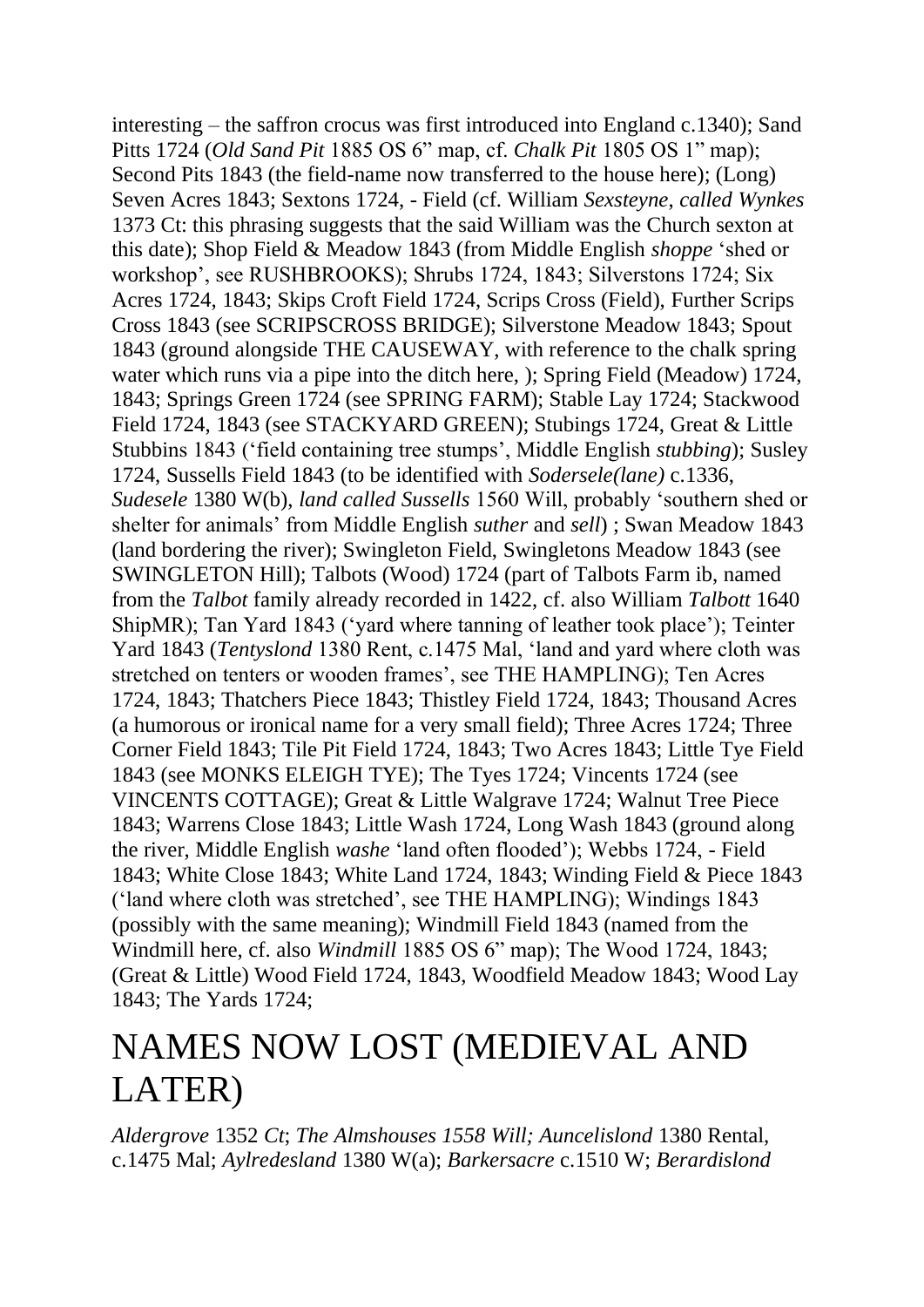c.1475 Mal; *Brownys* 1539, *Brownes* (a tenement) 1583 W; *Cowfen* c.1400 W; pasture called *le Dowe* 1528 N (perhaps Middle English *dogh*, *dow* 'dough' with reference to soft spongy ground); *Doysescroft* c.1336 Ct; *Fantislond* 1380 W(b) (named from the family of William *Fant* c.1280 ib.); cottage called *Fountains* 1540 Will; *Fulsclo* c.1325 N ('foul bog', the site of gallows, see SLOUGH FARM); *Fynneslond* c.1225 KB, *Fenneslond* 1368 Ct (named from a man called *Fyn le lord* c.1325 N, this being the Old Danish personal name *Fin*); *Gaugyslane* 1422 Ct (from the local *Gage* family); *Gaywoodesquarter* 1361 Ct (a *quarterland* was c.15 acres); land called *Gentlemans* 1560 Will; *Gilbertesgate* c.1225 KB; *Godhynesquarter* 1361 Ct; *Harewood Grove* 1558 Will; *Hauecheffeld* c.1225 KB ('hawk field'); *Hog(g)fenn* 1539, 1599 W (from Middle English *hogg* 'pig' or 'young sheep'); *Homestall* 1732 N (Middle English *homestall* 'homestead'); *Honemanesfeld* 1367 Ct, *Hunmaneslond* 1380 W(a), *Honymanneslond atte Tye* c.1475 Mal (from the Middle English surname *Huneman*); *Hutteslond* 1380 W(a); *Ilgeris grove*, *Ilgerislond* 1368 Ct (named from Stephen *Ilger* 1327 SR); *Illegeshage* 1201 Cur ('Eleigh's enclosure', from Old English *haga*); *Kenseghlond* 1380 Rental, c.1475 Mal; *Ketelesleigh* 1380 Rental, c.1475 (from the Old Danish personal name *Ketill* with *lēah* 'woodland clearing'); *Lanelond* 1380 Rental, c.1475 Mal (the *lane* referred to is now RYEWAY ROAD); *le Launde* 1362 W(a) (Middle English *launde* 'a woodland glade'); *Goodman Lepingwells yard* 1687 N; Long Meadow 1599 W; *Lutelecroft* c.1336 Ct ('little enclosure'); *Lyrycokkys garden* c.1377 Ct, *Lyrycokes gardyn* 1422 ib; *Marycroft* 1510 W ('1½ acres of the *Church Croft* held by the *Gild of St Mary of Illeigh* for 1s. rent', see THE OLD GUILDHALL); *Merislond* c.1336 Ct, *Meresland* 1380 W(c) (named from Walter *atte Mere* c.1325 Cust, 'at the pool' or 'by the boundary' from Middle English *mere*); *Mondaylond* 1368 Ct ('manorial land on which tenants had to work on Mondays'); *Mundonis* 1510, dwelling called *Mondames* 1599 W(a) (from the owner's surname *Mundon*); *Netherhege* c.1250 KB ('lower hedge or enclosure', from Middle English *nether* and *hege*); *Netherhouse* c.1400 W(a), *Nethyrhouslond* 1380 Rental, c.1475 Mal ('lower house'); Robert *atte Oke* c.1340 N ('at the oak-tree); *Mr Pattricks Green* 1733 N; Alice *atte Peek* c.1336 Ct, 1380 Rental ('at the point of land', from Middle English *peke*); *Pest Houses* 1835 N (belonging to the parish, formerly used as a '*Lazaretto*' for small-pox patients, from 1835 used to house the poor and aged); *Reynoldeslond* 1367 Ct; *Rolveslond* 1380, 1450 W(c) (from the Old Danish personal name *Rolf*); *Salmanneslond* 1380 Rental, c.1475 Mal (named from *Saleman* de Donylonde c.1350 W(a)); *Sedelsbrigg* c.1336 Ct (no doubt an early bridge across the river); *Seggeslow* c.1350 N (see SLOUGH FARM); *The Slade* 1599 W (Middle English *slade* 'marshy greensward'); *Smetheslond* 1352 Ct, c.1475 Mal (cf. '3 acres held by Thomas & John *le Feure*, after their father Stephen *le Feure*' 1321 N, from Old French *fevre* 'smith', see OLD FORGE); *Le Spylmannescrouch* 1380 Rental, c.1475 (Middle English *crouche* 'cross'); *Squattys medow* c.1377,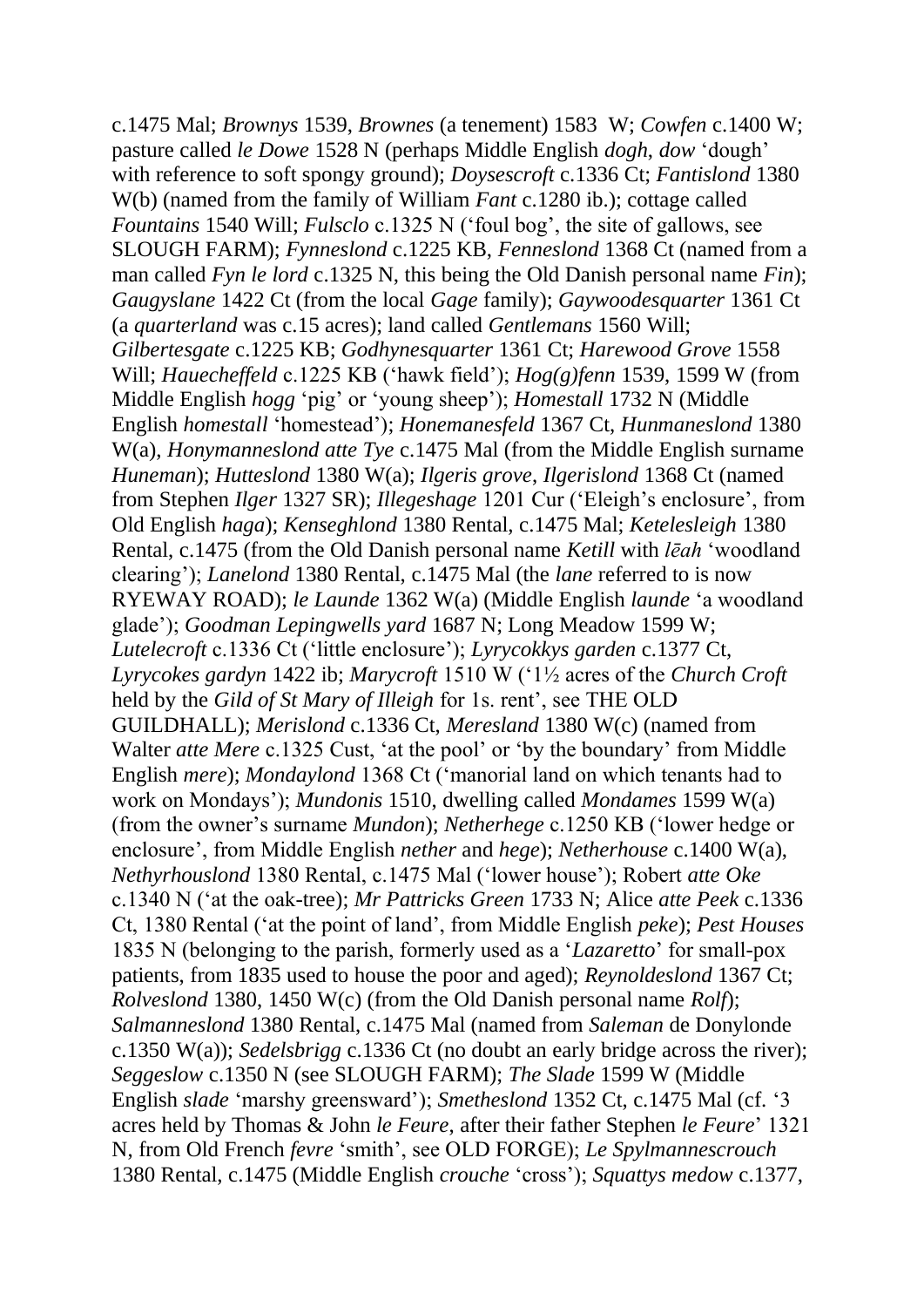1422 Ct; *the Parish Stocks* (which used to stand opposite the SWAN) 1668 N; *Stonacre* c.1250 KB ('stony land'); *Swyneslond* 1361 Ct, c.1475 Mal, *Sweyneslond* 1380 W(a) (named from John *Sweyn* 1327 SR, William & Christina *Sweyn* 1361 (a), a surname from the Old Danish personal name *Sven*); *Tollonesmundaylond* 14<sup>th</sup> cent. W(a) (named from William *Tollone* c.1150 ib, see *Mondaylond* above); *Topshoppe* c.1675 (a tenement near the *Lion* inn, 'shed or workshop at the far end of the village', from Middle English *shoppe*, see RUSHBROOKS); *Tuderingewrthe* c.1225 KB (Old English *worth* 'enclosed farmstead' with uncertain personal or folk name); *Thomas Underwoods yard* 1727 N; *Warestreet* 1420 Ct (from Middle English *were*, *ware* 'a weir'); *Jo Wasses* 1733 N; *Wolmeres (Mundayland)* 1380 W(a) (named from *Wlmaro* (Old English *Wulfmǣr*) the carpenter, granted land c.1150, see *Mondaylond* above); *Wyppenhey* 1336 KB ('enclosure of a man called *Wippa*', Old English personal name (possessive -*n*) and *hæg*).

#### A NOTE ON THE SIGNIFICANCE OF THE FIELD-NAMES

The parish field-names in all their abundance and rich variety tell us a good deal about life in the village in days gone by. Many of course recall the surnames of earlier owners or tenants of the farms and fields at different times in the past, thus adding to our knowledge of local family history. The field-name terminology is large and varied, depending on soil characteristics and land use: the terms *acre*, *field* and *land* are mostly used for arable, woodland terms include *grove*, *launde*, *leye*, *orchard* and *wood* itself, enclosures are referred to as *close*, *croft, pen* or *pightle*, and pastureland as *lay*, *lese*, *meadow* and *pasture* itself. Many field-names make specific reference to the topography, some describing the low lying marshy ground in the river valley, others the higher ground to north and south, hence terms like *bottom*, *fen*, *marsh*, *moor*, *slade*, *slough*, *wash*, as well as *down* and *hill*. A number of names refer to trees (among them alder, ash, elder, maple, oak, osiers, pear and walnut) or to plants (ivy, rushes, thistles, wild hops). Some refer to the various livestock raised (bulls, calves, cows, hogs, horses, oxen), others to the different crops cultivated (beans, clover, hemp, hops, oats, rye, and even saffron). Farm or other buildings are often referred to (barn, cartlodge, dovehouse, sell, shop, stable) and some names relate to farming practices (drift, mowing and ploughing). Besides the many references to farming, a number of the field-names recall other village crafts and occupations, including brick and tile making, malt making and milling, tanning and cloth making, and quarrying for gravel and sand. Some individual names, for instance Clock Meadow, Manfield, Marycroft, Mondayland, Saffron Penn, and Spout, are of particular historical interest. It might also be said that the very form and sound of these names of Monks